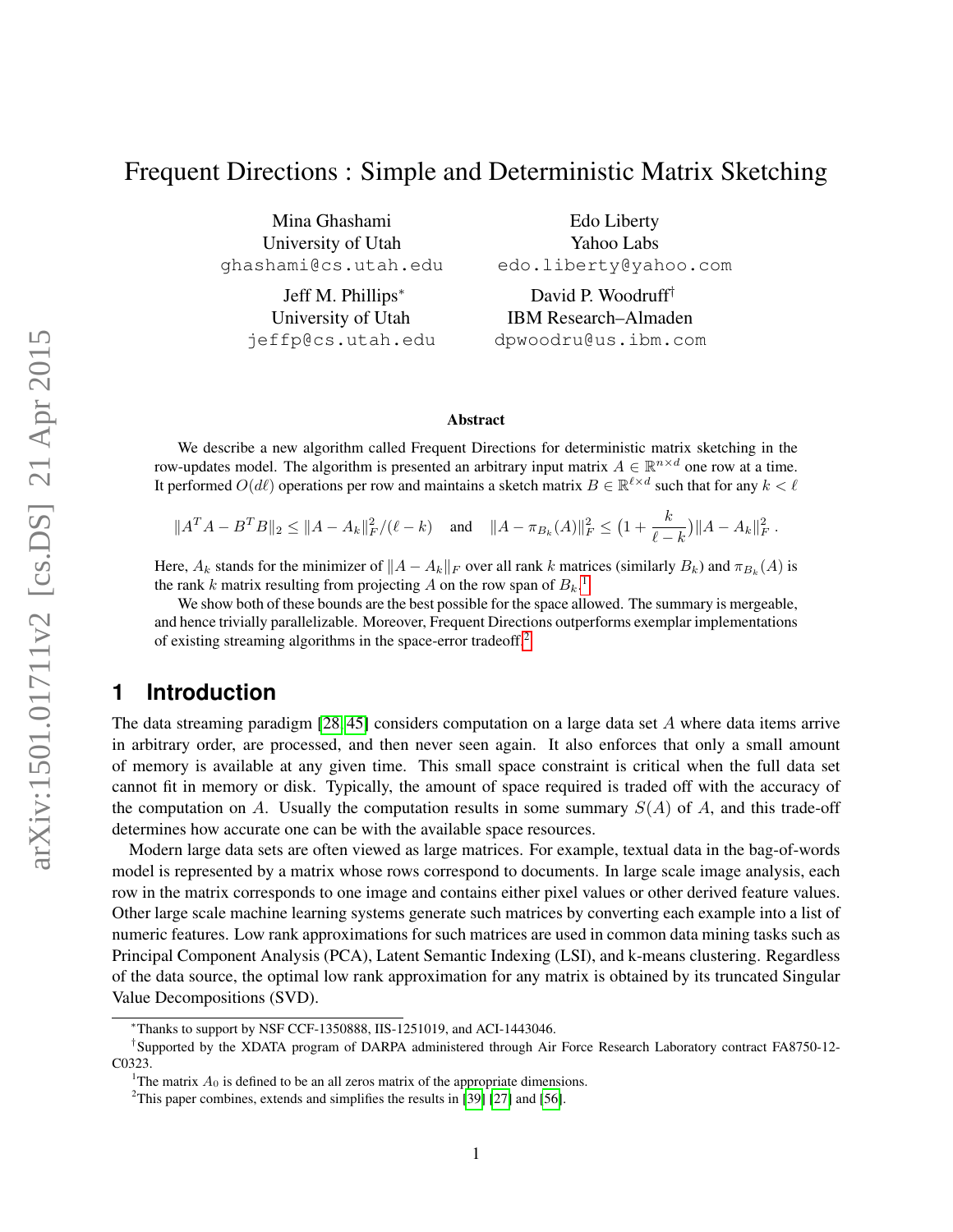In large matrices as above, one processor (and memory) is often incapable of handling all of the dataset A in a feasible amount of time. Even reading a terabyte of data on a single processor can take many hours. Thus this computation is often spread among some set of machines. This renders standard SVD algorithms infeasible. Given a very large matrix  $A$ , a common approach is to compute in the streaming paradigm a sketch matrix B that is significantly smaller than the original. A good sketch matrix B is such that  $A \approx B$ or  $A^T A \approx B^T B$  and so computations can be performed on B rather than on A without much loss in precision.

Prior to this work, there are three main matrix sketching approaches, presented here in an arbitrary order. The first generates a sparser version of the matrix. Sparser matrices are stored more efficiently and can be multiplied faster by other matrices [\[4,](#page-24-0) [7,](#page-24-1) [23\]](#page-25-0). The second approach is to randomly combine matrix rows [\[40,](#page-26-3) [47,](#page-27-2) [51,](#page-27-3) [52\]](#page-27-4). The proofs for these rely on subspace embedding techniques and strong concentration of measure phenomena. The above methods will be collectively referred to as *random-projection* in the experimental section. A recent result along these lines [\[14\]](#page-25-1), gives simple and efficient subspace embeddings that can be applied in time  $O(nnz(A))$  for any matrix A. We will refer to this result as *hashing* in the experimental section. While our algorithm requires more computation than hashing, it will produce more accurate estimates given a fixed sketch size. The third sketching approach is to find a small subset of matrix rows (or columns) that approximate the entire matrix. This problem is known as the 'Column Subset Selection Problem' and has been thoroughly investigated [\[9,](#page-24-2) [10,](#page-25-2) [18,](#page-25-3) [19,](#page-25-4) [22,](#page-25-5) [25\]](#page-25-6). Recent results offer algorithms with almost matching lower bounds [\[9,](#page-24-2) [13,](#page-25-7) [18\]](#page-25-3). A simple streaming solution to the 'Column Subset Selection Problem' is obtained by sampling rows from the input matrix with probability proportional to their squared  $\ell_2$  norm. Despite this algorithm's apparent simplicity, providing tight bounds for its performance required over a decade of research [\[6,](#page-24-3) [19,](#page-25-4) [22,](#page-25-5) [25,](#page-25-6) [46,](#page-27-5) [49,](#page-27-6) [53\]](#page-27-7). We will refer to this algorithm as *sampling*. Algorithms such as CUR utilize the leverage scores of the rows [\[21\]](#page-25-8) and not their squared  $\ell_2$  norms. The discussion on matrix leverage scores goes beyond the scope of this paper, see [\[22\]](#page-25-5) for more information and references.

In this paper, we propose a fourth approach: *frequent directions*. It is deterministic and draws on the similarity between the matrix sketching problem and the item frequency estimation problem. We provide additive and relative error bounds for it; we show how to merge summaries computed in parallel on disjoint subsets of data; we show it achieves the optimal tradeoff between space and accuracy, up to constant factors, for any row-update based summary; and we empirically demonstrate that it outperforms exemplars from all of the above described approaches.

### **1.1 Notations and preliminaries**

Throughout this manuscript, for vectors,  $\|\cdot\|$  will denote the Euclidian norm of a vectors  $\|x\| = \sqrt{\sum_i x_i^2}$ . For matrices  $\|\cdot\|$  will denote the operator (or spectral) norm  $\|A\| = \sup_{\|x\|=1} \|Ax\|$ . Unless otherwise stated, vectors are assumed to be column vectors. The notation  $a_i$  denotes the *i*th row of the matrix A. The Frobenius norm of a matrix A is defined as  $||A||_F = \sqrt{\sum_{i=1} ||a_i||^2}$ .  $I_\ell$  refers to the  $\ell \times \ell$  identity matrix.

The singular value decomposition of matrix  $B \in \mathbb{R}^{\ell \times d}$  is denoted by  $[U, \Sigma, V] = \text{svd}(B)$ . If  $\ell \leq d$ it guarantees that  $B = U\Sigma V^T$ ,  $U^TU = I_{\ell}$ ,  $V^TV = I_d$ ,  $U \in \mathbb{R}^{\ell \times \ell}$ ,  $V \in \mathbb{R}^{d \times \ell}$ , and  $\Sigma \in \mathbb{R}^{\ell \times \ell}$  is a non-negative diagonal matrix such that  $\Sigma_{1,1} \geq \Sigma_{2,2} \geq \ldots \geq \Sigma_{\ell,\ell} \geq 0$ . It is convenient to denote by  $U_k$ , and  $V_k$  the matrices containing the first k columns of U and V and  $\Sigma_k \in \mathbb{R}^{k \times k}$  the top left  $k \times k$ block of Σ. The matrix  $A_k = U_k \Sigma_k V_k^T$  is the best rank k approximation of A in the sense that  $A_k =$  $\arg \min_{C:\text{rank}(C) < k} \|A-C\|_{2,F}$ . Finally we denote by  $\pi_B(A)$  the projection of the rows A on the span of the rows of B. In other words,  $\pi_B(A) = AB^{\dagger}B$  where  $(\cdot)^{\dagger}$  indicates taking the Moore-Penrose psuedoinverse. Alternatively, setting  $[U, \Sigma, V] = \text{svd}(B)$ , we also have  $\pi_B(A) = AV^T V$ . Finally, we denote  $\pi_B^k(A) =$  $AV_k^T V_k$ , the right projection of A on the top k right singular vectors of B.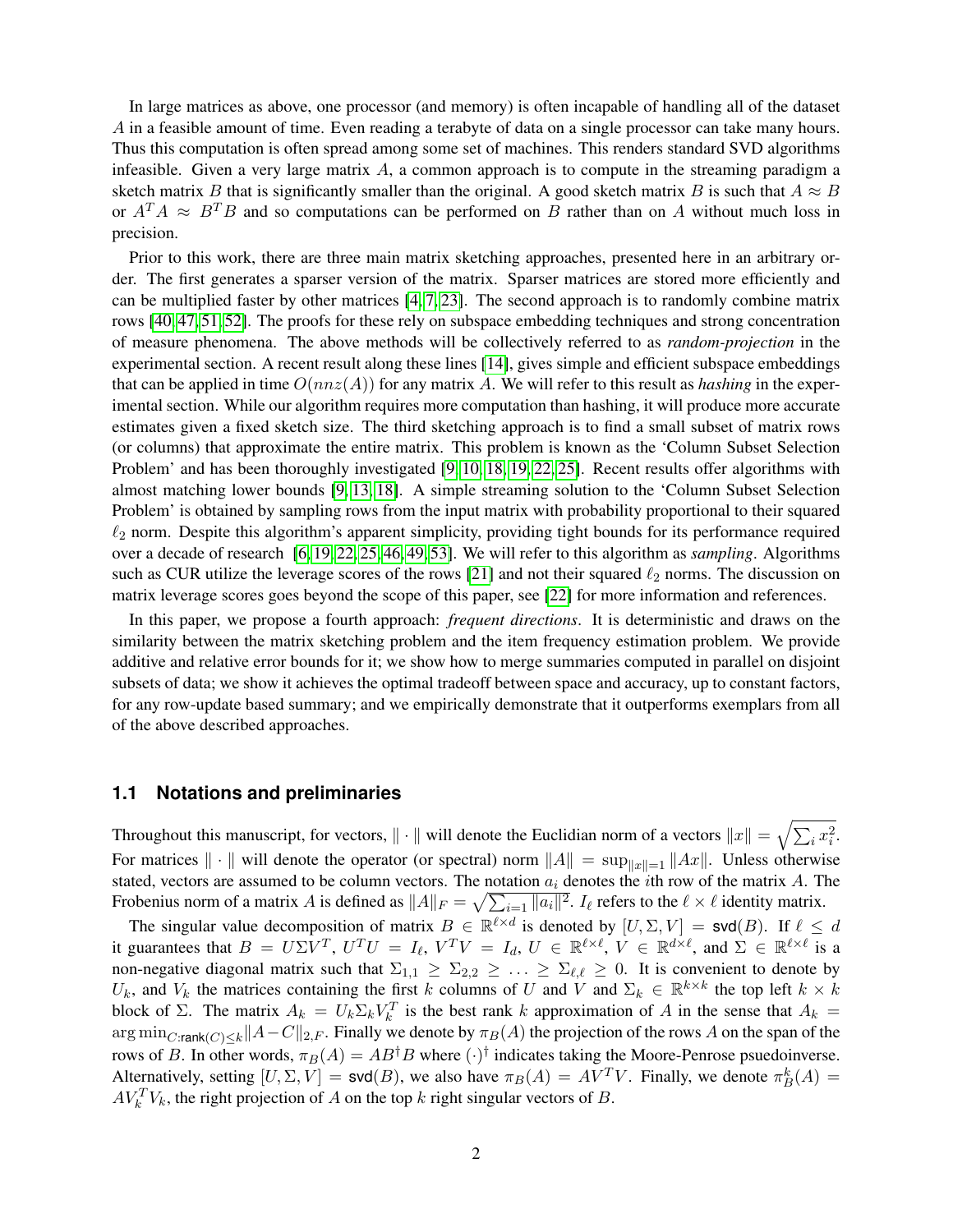### **1.2 Item Frequency Approximation**

Our algorithm for sketching matrices is an extension of a well known algorithm for approximating item frequencies in streams. The following section shortly overviews the frequency approximation problem. Here, a stream  $A = \{a_1, \dots, a_n\}$  has n elements where each  $a_i \in [d]$ . Let  $f_j = |\{a_i \in A \mid a_i = j\}|$  be the frequency of item j and stands for number of times item j appears in the stream. It is trivial to produce all item frequencies using  $O(d)$  space simply by keeping a counter for each item. Although this method computes exact frequencies, it uses space linear to the size of domain which might be huge. Therefore, we are interested in using less space and producing approximate frequencies  $f_i$ .

This problem received an incredibly simple and elegant solution by Misra and Gries [\[44\]](#page-26-4). Their algo-rithm [\[44\]](#page-26-4) employes a map of  $\ell < d$  items to  $\ell$  counters. It maintains the invariant that at least one of the items is mapped to counter of value zero. The algorithm counts items in the trivial way. If it encounters an item for which is has a counter, that counter is increased. Else, it replaces one of the items mapping to zero value with the new item (setting the counter to one). This is continued until the invariant is violated, that is,  $\ell$  items map to counters of value at least 1. At this point, all counts are decreased by the same amount until at least one item maps to a zero value. The final values in the map give approximate frequencies  $f_i$  such that  $0 \le f_j - \hat{f}_j \le n/\ell$  for all  $j \in [d]$ ; unmapped j imply  $\hat{f}_j = 0$  and provides the same bounds. The reason for this is simple, since we decrease  $\ell$  counters simultaneously, we cannot do this more that  $n/\ell$  times. And since we decrement *different* counters, each item's counter is decremented at most  $n/\ell$  times. Variants of this very simple (and very clever) algorithm were independently discovered several times [\[17,](#page-25-9) [29,](#page-26-5) [35,](#page-26-6) [43\]](#page-26-7).[3](#page-2-0) From this point on, we refer to these collectively as FREQUENTITEMS.

Later, Berinde *et al.* [\[8\]](#page-24-4) proved a tighter bound for FREQUENTITEMS. Consider summing up the errors by  $\hat{R}_k = \sum_{i=k+1}^d |f_j - \hat{f}_j|$  and assume without loss of generality that  $f_j \ge f_{j+1}$  for all j. Then, it is obvious that counting only the top  $k$  items exactly is the best possible strategy if only  $k$  counters are allowed. That is, the optimal solution has a cost of  $R_k = \sum_{i=k+1}^d f_j$ . Berinde *et al.* [\[8\]](#page-24-4) showed that if FREQUENTITEMS uses  $\ell > k$  counters then  $|f_j - \hat{f}_j| \leq R_k/(\ell - k)$ . By summing the error over the top k items it is easy to obtain that  $\hat{R}_k < \frac{\ell}{\ell - k} R_k$ . Setting  $\ell = \lceil k + k/\varepsilon \rceil$  yields the convenient form of  $\hat{R}_k < (1 + \varepsilon)R_k$ . The authors also show that to get this kind of guarantee in the streaming setting  $\Omega(k/\varepsilon)$  bits are indeed necessary. This make FREQUENTITEMS optimal up to a log factor in that regard.

#### **1.3 Connection to Matrix Sketching**

There is a tight connection between the matrix sketching problem and the frequent items problem. Let A be a matrix that is given to the algorithm as a stream of its rows. For now, let us constrain the rows of A to be indicator vectors. In other words, we have  $a_i \in \{e_1, ..., e_d\}$ , where  $e_j$  is the jth standard basis vector. Note that such a matrix can encode a stream of items (as above). If the *i*th element in the stream is  $j$ , then the *i*th row of the matrix is set to  $a_i = e_j$ . The frequency  $f_j$  can be expressed as  $f_j = ||Ae_j||^2$ . Assume that we construct a matrix  $B \in \mathbb{R}^{\ell \times d}$  as follows. First, we run FREQUENTITEMS on the input. Then, for every item j for which  $\hat{f}_j > 0$  we generate one row in B equal to  $\hat{f}_j^{1/2}$  $j^{1/2} \cdot e_j$ . The result is a low rank approximation of A. Note that  $rank(B) = \ell$  and that  $||Be_j||^2 = \hat{f}_j$ . Notice also that  $||A||_F^2 = n$  and that  $A^T A = diag(f_1, \ldots, f_d)$ and that  $B^T B = \text{diag}(\hat{f}_1, \dots, \hat{f}_d)$ . Porting the results we obtained from FREQUENTITEMS we get that  $||A^T A - B^T B||_2 = \max_j |f_j - \hat{f}_j| \le ||A||_F^2/(\ell - k)$ . Moreover, since the rows of A (corresponding to different counters) are orthogonal, the best rank k approximation of A would capture exactly the most frequent items. Therefore,  $||A - A_k||_F^2 = R_k = \sum_{i=k+1}^d f_j$ . If we follow the step above we can also reach the conclusion that  $||A - \pi_B^k(A)||_F^2 \leq \frac{\ell}{\ell - k} ||A - A_k||_F^2$ . We observe that, for the case of matrices whose rows are basis vectors, FREQUENTITEMS actually provides a very efficient low rank approximation result.

<span id="page-2-0"></span> $3$ The reader is referred to [\[35\]](#page-26-6) for an efficient streaming implementation.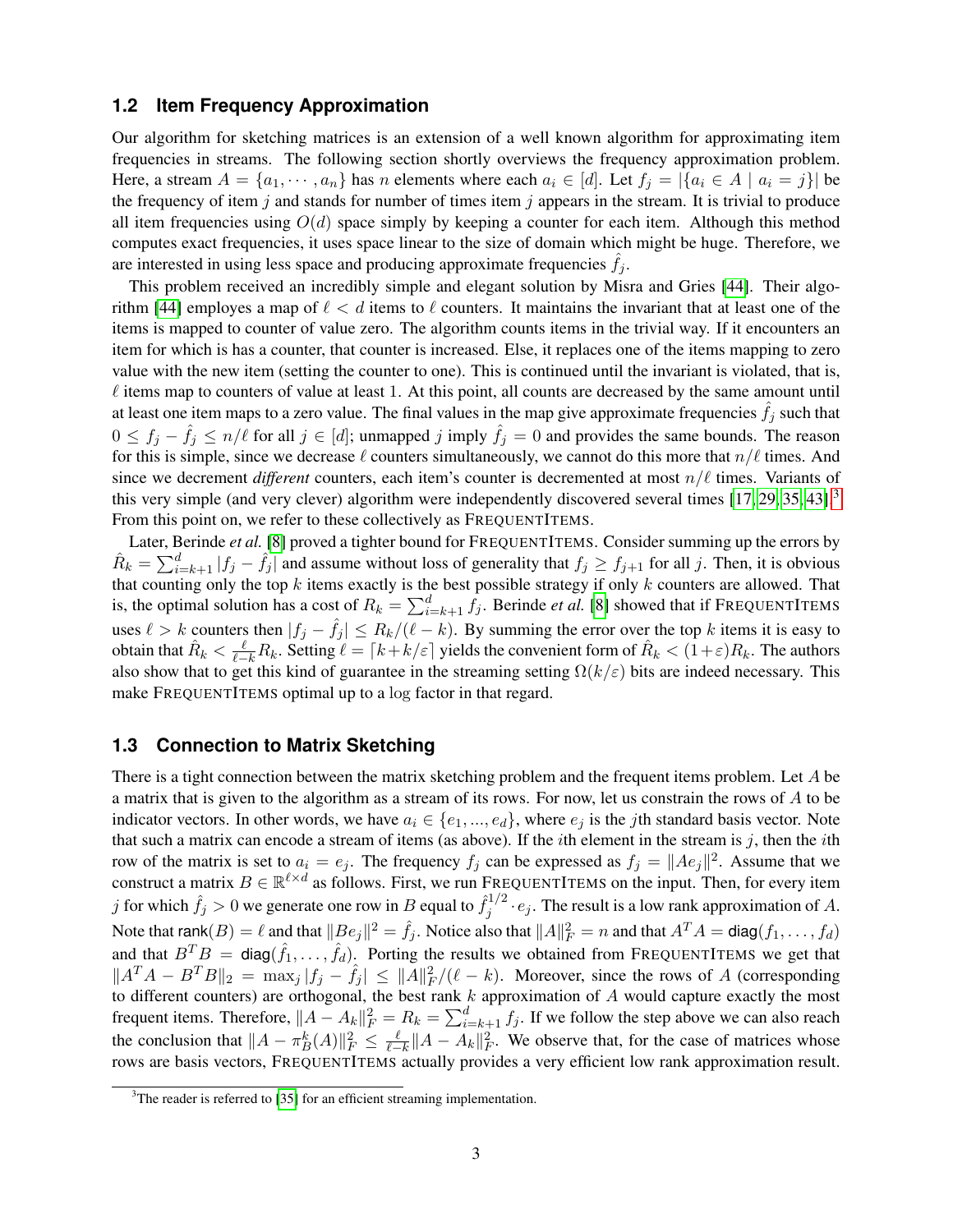In this paper, we argue that an algorithm in the same spirit as FREQUENTITEMS obtains the same bounds for general matrices and general test vectors.

### **1.4 Main results**

We describe the FREQUENTDIRECTIONS algorithm, an extension of FREQUENTITEMS to general matrices. The intuition behind FREQUENTDIRECTIONS is surprisingly similar to that of FREQUENTITEMS: In the same way that FREQUENTITEMS periodically deletes  $\ell$  different elements, FREQUENTDIRECTIONS periodically 'shrinks'  $\ell$  orthogonal vectors by roughly the same amount. This means that during shrinking steps, the squared Frobenius norm of the sketch reduces  $\ell$  times faster than its squared projection on any single direction. Since the Frobenius norm of the final sketch is non negative, we are guaranteed that no direction in space is reduced by "too much". This intuition is made exact below. As a remark, when presented with an item indicator matrix, FREQUENTDIRECTIONS exactly mimics a variant of FREQUENTITEMS.

<span id="page-3-1"></span>**Theorem 1.1.** Given any matrix  $A \in \mathbb{R}^{n \times d}$ , FREQUENTDIRECTIONS processes the rows of A one by one and produces a sketch matrix  $B \in \mathbb{R}^{\ell \times d}$ , such that for any unit vector  $x \in \mathbb{R}^d$ 

$$
0 \leq ||Ax||^2 - ||Bx||^2 \leq ||A - A_k||_F^2 / (\ell - k).
$$

*This holds also for all*  $k < \ell$  *including*  $k = 0$  *where we define*  $A_0$  *as the*  $n \times d$  *all zeros matrix.* 

Other convenient formulations of the above are  $A^T A \succeq B^T B \succeq A^T A - I_d \cdot ||A - A_k||_F^2/(\ell - k)$  or  $A^T A - B^T B \ge 0$  and  $||A^T A - B^T B||_2 \le ||A - A_k||_F^2/(\ell - k)$ . Note that setting  $\ell = \lceil k + 1/\varepsilon \rceil$  yields error of  $\varepsilon ||A - A_k||_F^2$  using  $O(dk + d/\varepsilon)$  space. This gives an additive approximation result which extends and refines that of Liberty [\[39\]](#page-26-1). We also provide a multiplicative error bound from Ghashami and Phillips [\[27\]](#page-26-2).

<span id="page-3-2"></span>**Theorem 1.2.** Let  $B \in \mathbb{R}^{\ell \times d}$  be the sketch produced by FREQUENTDIRECTIONS. For any  $k < \ell$  it holds *that*

$$
||A - \pi_B^k(A)||_F^2 \le (1 + \frac{k}{\ell - k}) ||A - A_k||_F^2.
$$

Note that by setting  $\ell = \lceil k + k/\varepsilon \rceil$  one gets the standard form  $\|A - \pi_B^k(A)\|_F^2 \le (1+\varepsilon) \|A - A_k\|_F^2$ . FRE-QUENTDIRECTIONS achieves this bound while using less space than any other known algorithm, namely  $O(\ell d) = O(kd/\varepsilon)$  floating point numbers, and is deterministic. Also note that the  $\pi_B^k$  operator projects onto a rank k subspace  $B_k$ , where as other similar bounds [\[9,](#page-24-2) [13,](#page-25-7) [24,](#page-25-10) [42,](#page-26-8) [51\]](#page-27-3) project onto a higher rank subspace B, and then considers the best rank k approximation of  $\pi_B(A)$ . Our lower bound in Theorem [1.4,](#page-3-0) from Woodruff [\[56\]](#page-27-1), shows our approach is also tight even for this weaker error bound.

<span id="page-3-3"></span>Theorem 1.3. *Assuming a constant word size, any matrix approximation algorithm, which guarantees*  $\|A^T A - B^T B\|_2 \le \|A - A_k\|_F^2/(\ell - k)$  must use  $\Omega(d\ell)$  space; or in more standard terms, guarantees of  $||A^T A - B^T B||_2 \leq \varepsilon ||A - A_k||_F^2$  *must use*  $\Omega(dk + d/\varepsilon)$  *space.* 

<span id="page-3-0"></span>Theorem 1.4. *Assuming a constant word size, any randomized matrix approximation streaming algorithm* in the row-wise-updates model, which guarantees  $\|A-\pi_B^k(A)\|_F^2\leq (1+\varepsilon)\|A-A_k\|_F^2$  and that succeeds *with probability at least*  $2/3$ *, must use*  $\Omega(kd/\varepsilon)$  *space.* 

Theorem [1.4](#page-3-0) claims that FREQUENTDIRECTIONS is optimal with respect to the tradeoff between sketch size and resulting accuracy. On the other hand, in terms of running time, FREQUENTDIRECTIONS is not known to be optimal.

**Theorem 1.5.** *The running time of* FREQUENTDIRECTIONS *on input*  $A \in \mathbb{R}^{n \times d}$  *and parameter*  $\ell$  *is*  $O(nd)$ . FREQUENTDIRECTIONS *is also "embarrassingly parallel" because its resulting sketch matrices constitute* mergeable summaries [\[5\]](#page-24-5)*.*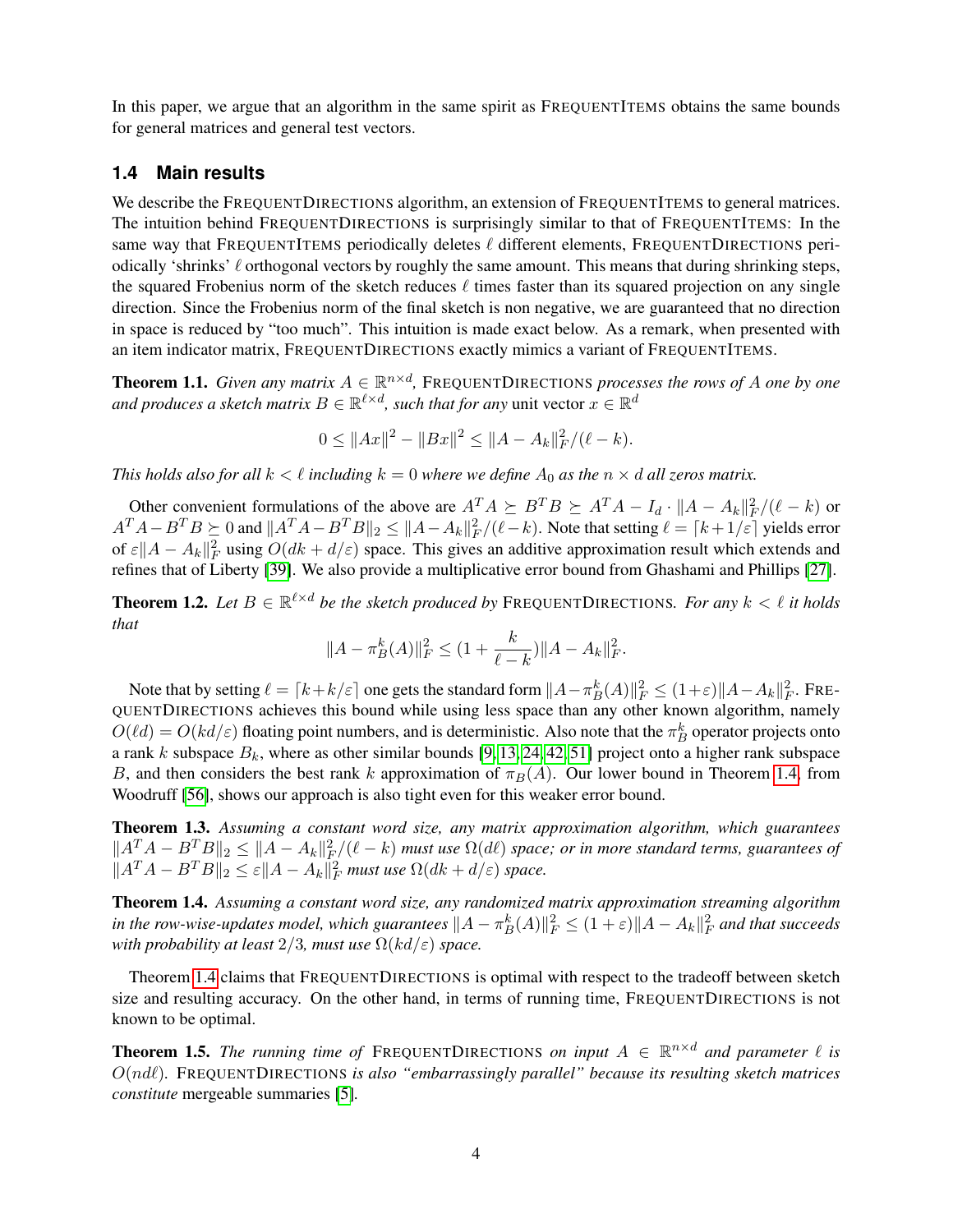### **1.5 Practical Implications**

Before we describe the algorithm itself, we point out how it can be used in practice. As its name suggests, the FREQUENTITEMS algorithm is often used to uncover frequent items in an item stream. Namely, if one sets  $\ell > 1/\varepsilon$ , then any item that appears more than  $\varepsilon n$  times in the stream must appear in the final sketch. Similarly, FREQUENTDIRECTIONS can be used to discover the space of unit vectors (directions) in space  $x$ for which  $||Ax||^2 \ge \varepsilon ||A||_F^2$ , for example. This property makes FREQUENTDIRECTIONS extremely useful in practice. In data mining, it is common to represent data matrices A by their low rank approximations  $A_k$ . But, choosing the right  $k$  for which this representation is useful is not straight forward. If the chosen value of k is too small the representation might be poor. If  $k$  is too large, precious space and computation cycles are squandered. The goal is therefore to pick the minimal  $k$  which provides an acceptable approximation. To do this, as practitioners, we typically compute the top  $k' \gg k$  singular vectors and values of A (computing  $\mathsf{svd}(A)$  partially). We then keep only the k singular vectors whose corresponding singular values are larger than some threshold value t. In other words, we only "care about" unit vectors x such that  $||Ax|| \geq t$ . Using FREQUENTDIRECTIONS we can invert this process. We can prescribe in advance the acceptable approximation t and directly find a space containing those vectors x for which  $||Ax|| \ge t$ . Thereby, not only enabling a one-pass or streaming application, but also circumventing the svd computation altogether.

# **2 Frequent Directions**

The algorithm keeps an  $\ell \times d$  sketch matrix B that is updated every time a new row from the input matrix A is added. The algorithm maintains the invariant that the last row of the sketch  $B$  is always all-zero valued. During the execution of the algorithm, rows from A simply replace the all-zero valued row in  $B$ . Then, the last row is nullified by a two-stage process. First, the sketch is rotated (from the left) using its SVD such that its rows are orthogonal and in descending magnitude order. Then, the sketch rows norms are "shrunk" so that at least one of them is set to zero.

```
Algorithm 2.1 FREQUENTDIRECTIONS
```

| <b>Input:</b> $\ell, A \in R^{n \times d}$               |                                                                |
|----------------------------------------------------------|----------------------------------------------------------------|
| $B \leftarrow 0^{\ell \times d}$                         |                                                                |
| for $i \in 1, \ldots, n$ do                              |                                                                |
| $B_{\ell} \leftarrow a_i$                                | # <i>i</i> th row of A replaced (all-zeros) $\ell$ th row of B |
| $[U, \Sigma, V] \leftarrow \mathsf{svd}(B)$              |                                                                |
| $C \leftarrow \Sigma V^T$                                | # Not computed, only needed for proof notation                 |
| $\delta \leftarrow \sigma_{\ell}^2$                      |                                                                |
| $B \leftarrow \sqrt{\Sigma^2 - \delta I_\ell} \cdot V^T$ | # The last row of $B$ is again zero                            |
| return $B$                                               |                                                                |

## <span id="page-4-1"></span>**2.1 Error Bound**

This section proves our main results for Algorithm [2.1](#page-4-0) which is our simplest and most space efficient algorithm. The reader will notice that we occasionally use inequalities instead of equalities at different parts of the proof to obtain three Properties. This is not unintentional. The reason is that we want the same exact proofs to hold also for Algorithm [3.1](#page-6-0) which we describe in Section [3.](#page-6-1) Algorithm [3.1](#page-6-0) is conceptually identical to Algorithm [2.1,](#page-4-0) it requires twice as much space but is far more efficient. Moreover, *any algorithm* which produces an approximate matrix B which satisfies the following facts (for any choice of  $\Delta$ ) will achieve the error bounds stated in Lemma [1.1](#page-3-1) and Lemma [1.2.](#page-3-2)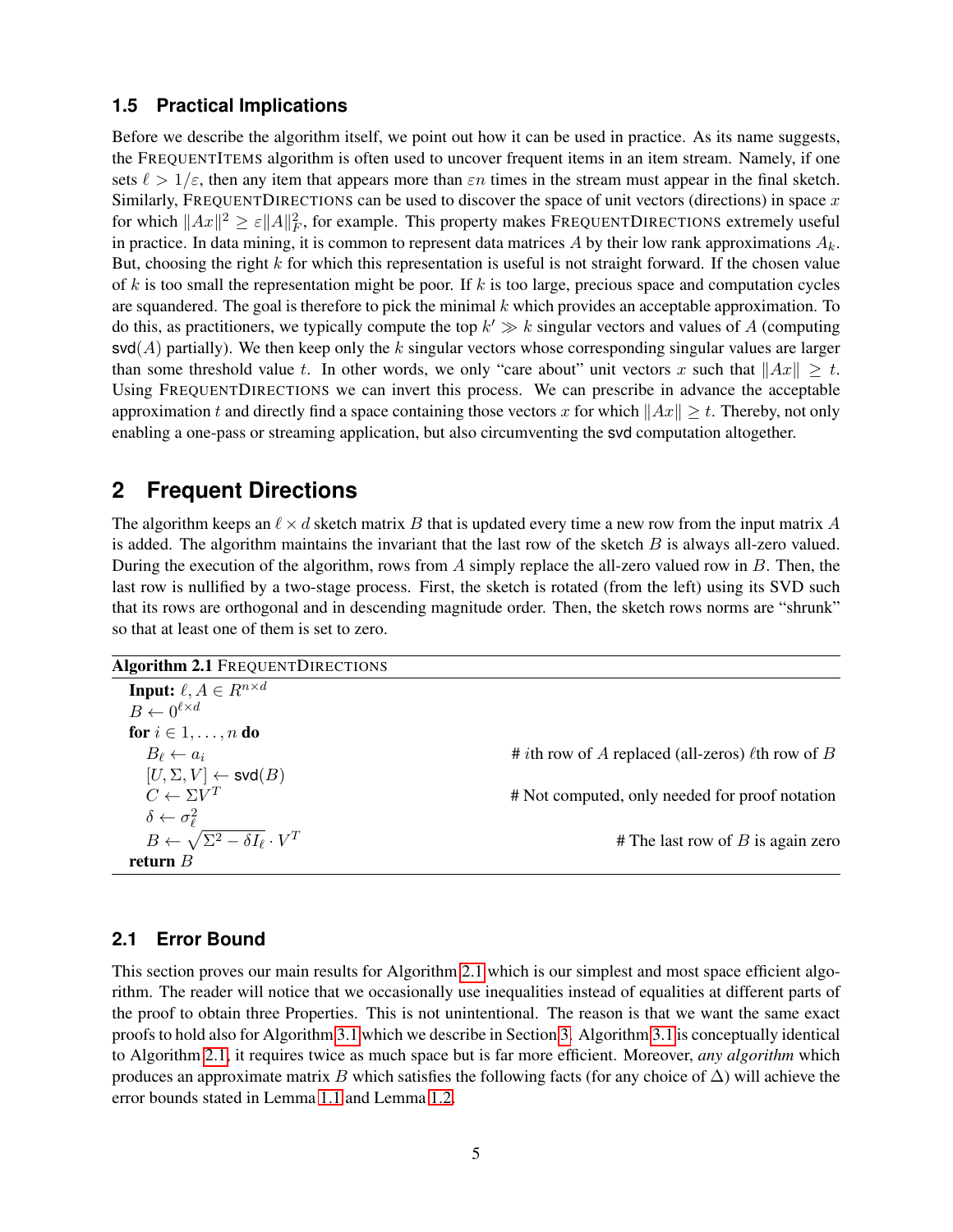In what follows, we denote by  $\delta_i$ ,  $B_{[i]}$ ,  $C_{[i]}$  the values of  $\delta$ ,  $B$  and  $C$  respectively *after* the *i*th row of  $A$ was processed. Let  $\Delta = \sum_{i=1}^{n} \delta_i$ , be the total mass we subtract from the stream during the algorithm. To prove our result we first prove three auxiliary properties.

<span id="page-5-2"></span>**Property 1.** For any vector x we have  $||Ax||^2 - ||Bx||^2 \ge 0$ .

*Proof.* Use the observations that  $\langle a_i, x \rangle^2 + ||B_{[i-1]}x||^2 = ||C_{[i]}x||^2$ .

$$
||Ax||^2 - ||Bx||^2 = \sum_{i=1}^n [\langle a_i, x \rangle^2 + ||B_{[i-1]}x||^2 - ||B_{[i]}x||^2] \ge \sum_{i=1}^n [||C_{[i]}x||^2 - ||B_{[i]}x||^2] \ge 0.
$$

<span id="page-5-0"></span>**Property 2.** For any unit vector  $x \in \mathbb{R}^d$  we have  $||Ax||^2 - ||Bx||^2 \leq \Delta$ .

*Proof.* To see this, first note that  $||C_{[i]}x||^2 - ||B_{[i]}x||^2 \leq ||C_{[i]}^T C_{[i]} - B_{[i]}^T B_{[i]}|| \leq \delta_i$ . Now, consider the fact that  $||C_{[i]}x||^2 = ||B_{[i-1]}x||^2 + ||a_ix||^2$ . Substituting for  $||C_{[i]}x||^2$  above and taking the sum yields

$$
\sum_{i} ||C_{[i]}x||^{2} - ||B_{[i]}x||^{2} = \sum_{i} (||B_{[i-1]}x||^{2} + ||a_{i}x||^{2}) - ||B_{[i]}x||^{2}
$$
  
=  $||Ax||^{2} + ||B_{[0]}x||^{2} - ||B_{[n]}x||^{2} = ||Ax||^{2} - ||Bx||^{2}$ .

Combining this with  $\sum_i ||C_{[i]}x||^2 - ||B_{[i]}x||^2 \le \sum_i \delta_i = \Delta$  yields that  $||Ax||^2 - ||Bx||^2 \le \Delta$ .  $\Box$ 

<span id="page-5-1"></span>**Property 3.** 
$$
\Delta \ell \leq ||A||_F^2 - ||B||_F^2
$$
.

*Proof.* In the *i*th round of the algorithm  $||C_{[i]}||_F^2 \ge ||B_{[i]}||_F^2 + \ell \delta_i$  and  $||C_{[i]}||_F^2 = ||B_{[i-1]}||_F^2 + ||a_i||^2$ . By solving for  $||a_i||^2$  and summing over *i* we get

$$
||A||_F^2 = \sum_{i=1}^n ||a_i||^2 \le \sum_{i=1}^n ||B_{[i]}||_F^2 - ||B_{[i-1]}||_F^2 + \ell \delta_i = ||B||_F^2 + \ell \Delta.
$$

Equipped with the above observations, and *no additional requirements about the construction of* B, we can prove Lemma [1.1.](#page-3-1) Namely, that for any  $k < \ell$ ,  $||A^T A - B^T B||_2 \le ||A - A_k||_F^2/(\ell - k)$ . We use Property [2](#page-5-0) verbatim and bootstrap Property [3](#page-5-1) to prove a tighter bound on  $\Delta$ . In the following,  $y_i$  correspond to the singular vectors of A ordered with respect to a decreasing corresponding singular values.

$$
\Delta \ell \le ||A||_F^2 - ||B||_F^2
$$
 via Property 3  
\n
$$
= \sum_{i=1}^k ||Ay_i||^2 + \sum_{i=k+1}^d ||Ay_i||^2 - ||B||_F^2
$$
  $||A||_F^2 = \sum_{i=1}^d ||Ay_i||^2$   
\n
$$
= \sum_{i=1}^k ||Ay_i||^2 + ||A - A_k||_F^2 - ||B||_F^2
$$
  
\n
$$
\le ||A - A_k||_F^2 + \sum_{i=1}^k (||Ay_i||^2 - ||By_i||^2)
$$
  
\n
$$
\sum_{i=1}^k ||By_i||^2 < ||B||_F^2
$$
  
\n
$$
\le ||A - A_k||_F^2 + k\Delta.
$$
 via Property 2

Solving  $\Delta \ell \leq ||A-A_k||_F^2 + k\Delta$  for  $\Delta$  to obtain  $\Delta \leq ||A-A_k||_F^2/(\ell-k)$ , which combined with Property [1](#page-5-2) and Property [2](#page-5-0) proves Theorem [1.1:](#page-3-1) for any unit vector  $x$  we have

$$
0 \leq ||Ax||^2 - ||Bx||^2 \leq \Delta \leq ||A - A_k||_F^2 / (\ell - k).
$$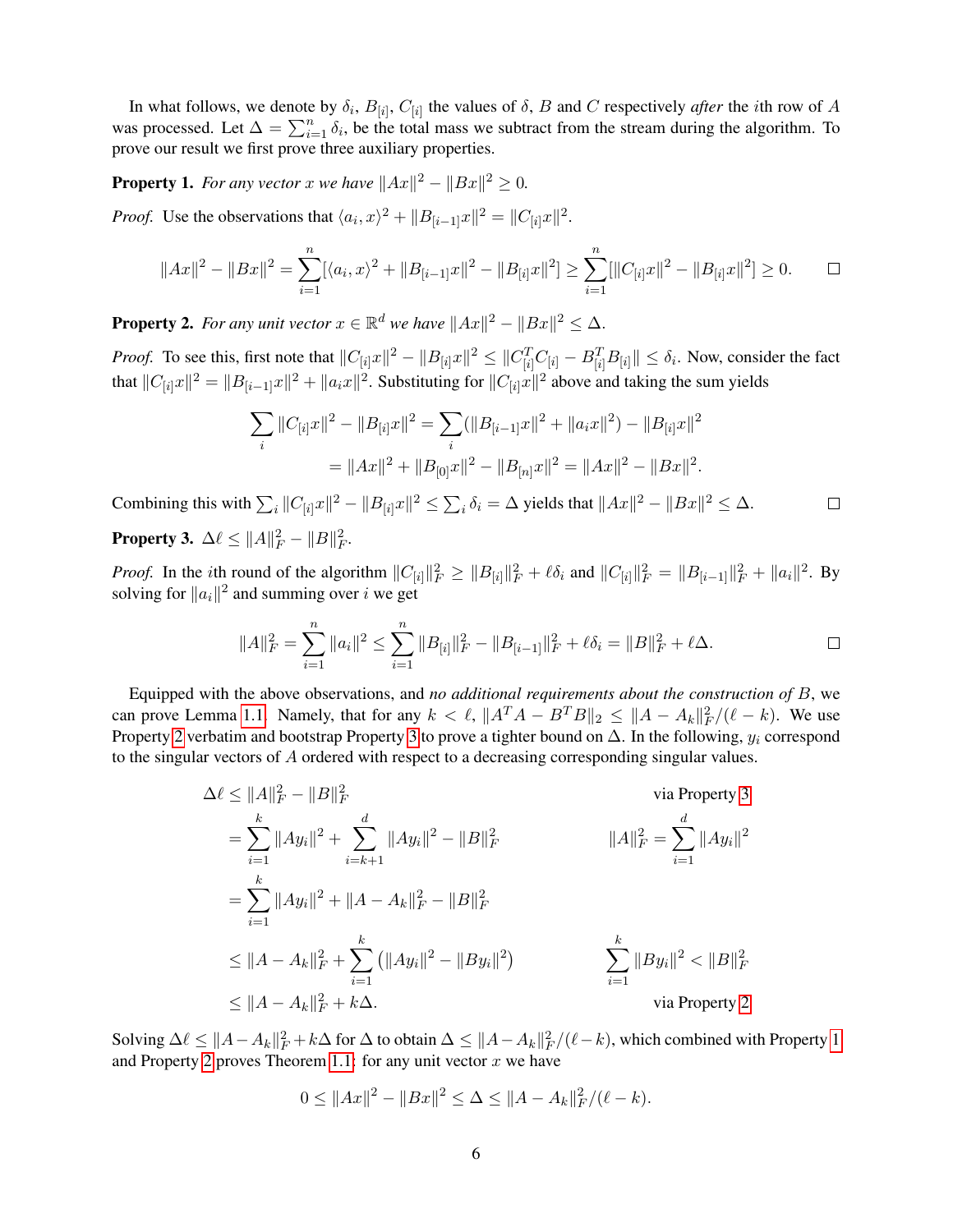Now we can show that projecting A onto  $B_k$  provides a relative error approximation. Here,  $y_i$  correspond to the singular vectors of A as above and  $v_i$  to the singular vectors of B in a similar fashion.

$$
||A - \pi_{B}^{k}(A)||_{F}^{2} = ||A||_{F}^{2} - ||\pi_{B}^{k}(A)||_{F}^{2} = ||A||_{F}^{2} - \sum_{i=1}^{k} ||Av_{i}||^{2}
$$
Pythagorean theorem  
\n
$$
\leq ||A||_{F}^{2} - \sum_{i=1}^{k} ||Bv_{i}||^{2}
$$
via Property 1  
\n
$$
\leq ||A||_{F}^{2} - \sum_{i=1}^{k} ||By_{i}||^{2}
$$
since  $\sum_{i=1}^{j} ||Bv_{i}||^{2} \geq \sum_{i=1}^{j} ||By_{i}||^{2}$   
\n
$$
\leq ||A||_{F}^{2} - \sum_{i=1}^{k} (||Ay_{i}||^{2} - \Delta)
$$
via Property 2  
\n
$$
= ||A||_{F}^{2} - ||A_{k}||_{F}^{2} + k\Delta
$$
  
\n
$$
\leq ||A - A_{k}||_{F}^{2} + \frac{k}{\ell - k} ||A - A_{k}||_{F}^{2}
$$
by  $\Delta \leq ||A - A_{k}||_{F}^{2}/(\ell - k)$   
\n
$$
= \frac{\ell}{\ell - k} ||A - A_{k}||_{F}^{2}.
$$

This concludes the proof of Theorem [1.2.](#page-3-2) It is convenient to set  $\ell = [k + k/\varepsilon]$  which results in the standard bound form  $||A - \pi_B^k(A)||_F^2 \le (1 + \varepsilon) ||A - A_k||_F^2$ .

# <span id="page-6-1"></span>**3 Running Time Analysis**

Each iteration of Algorithm [2.1](#page-4-0) is dominated by the computation of the  $\text{svd}(B)$ . The standard running time of this operation is  $O(d\ell^2)$  [\[30\]](#page-26-9). Since this loop is executed once per row in A the total running time would naïvely be  $O(nd^2)$ . However, note that the sketch matrix B actually has a very special form. The first  $\ell-1$ rows of B are always orthogonal to one another. This is a result of the sketch having been computed by an svd in the previous iteration. Computing the svd of this matrix is possible in  $O(d\ell)$  time using the Gu-Eisenstat procedure [\[31\]](#page-26-10). This requires using the Fast Multiple Method (FMM) and efficient multiplication of Cauchy matrices by vectors which is, unfortunately, far from being straight forward. It would have been convenient to use a standard svd implementation and still avoid the quadratic term in  $\ell$  in the running time. We show below that this is indeed possible at the expense of doubling the space used by the algorithm. Algorithm [3.1](#page-6-0) gives the details.

<span id="page-6-0"></span>

| <b>Algorithm 3.1 FAST-FREQUENTDIRECTIONS</b>                      |                                                  |
|-------------------------------------------------------------------|--------------------------------------------------|
| <b>Input:</b> $\ell, A \in R^{n \times d}$                        |                                                  |
| $B \leftarrow$ all zeros matrix $\in R^{2\ell \times d}$          |                                                  |
| for $i \in 1, \ldots, n$ do                                       |                                                  |
| Insert $a_i$ into a zero valued row of B                          |                                                  |
| if $B$ has no zero valued rows then                               |                                                  |
| $[U, \Sigma, V] \leftarrow \mathsf{svd}(B)$                       |                                                  |
| $C = \Sigma V^T$                                                  | # Only needed for proof notation                 |
| $\delta \leftarrow \sigma_{\ell}^2$                               |                                                  |
| $B \leftarrow \sqrt{\max(\Sigma^2 - I_\ell \delta, 0)} \cdot V^T$ | # The last $\ell + 1$ rows of B are zero valued. |
| return $B$                                                        |                                                  |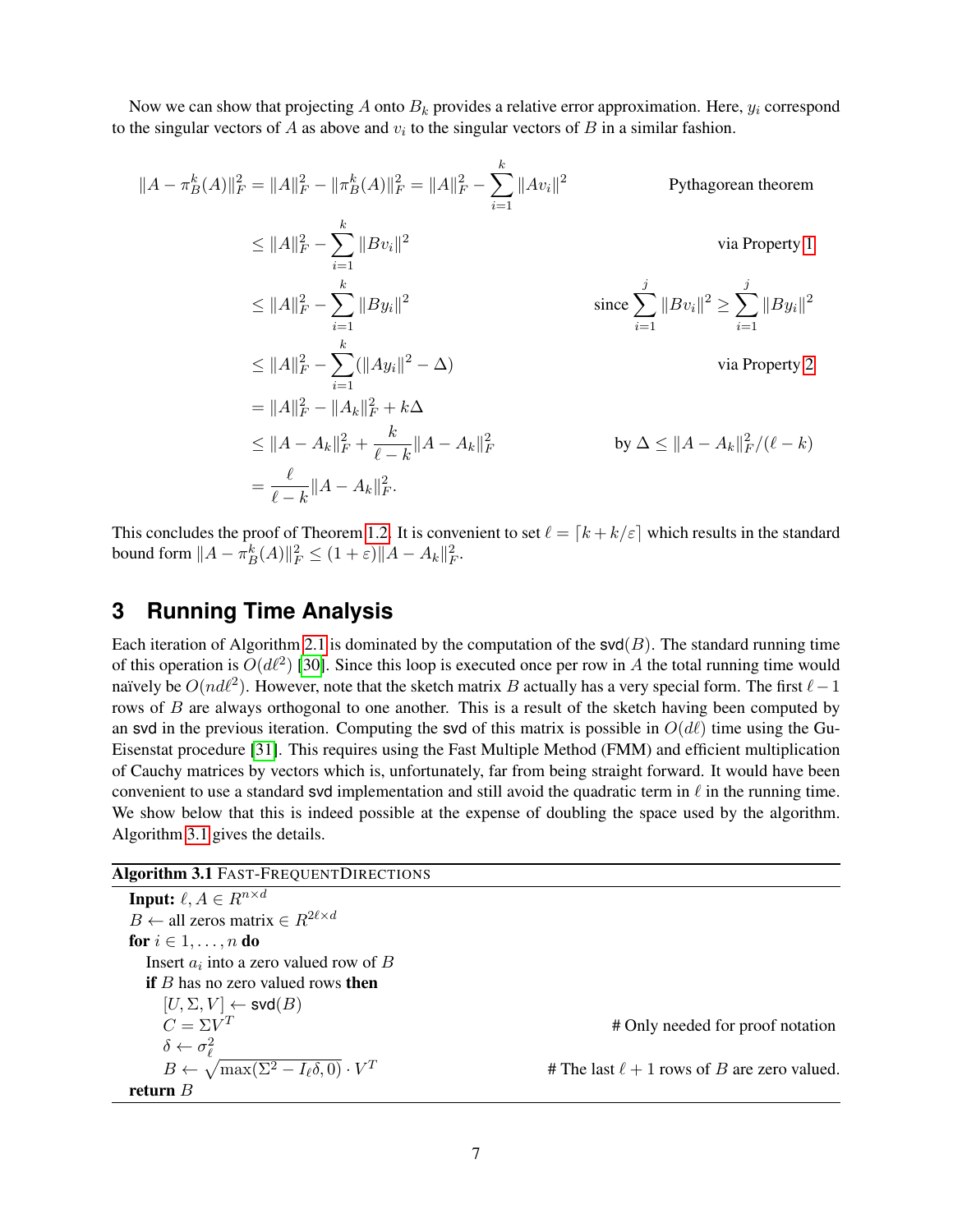Note that in Algorithm [3.1](#page-6-0) the svd of B is computed only  $n/(\ell+1)$  times because the "if" statement is only triggered once every  $\ell + 1$  iterations. Thereby exhibiting a total running time of  $O((n/\ell) d\ell^2) = O(nd\ell)$ . The reader should revisit the proofs in Section [2.1](#page-4-1) and observe that they still hold. Consider the values of *i* for which the "if" statement is triggered. It still holds that  $0 \preceq C_{[i]}^T C_{[i]} - B_{[i]}^T B_{[i]} \preceq \delta I_d$  and that  $||C_{[i]}||_F^2 - ||B_{[i]}||_F^2 \ge \ell \delta$ . For the other values of i, the sketch simply aggregates the input rows and there is clearly no incurred error in doing that. This is sufficient for the same analysis to go through and complete our discussion on the correctness of Algorithm [3.1.](#page-6-0)

### <span id="page-7-0"></span>**3.1 Parallelization and Merging Sketches**

In extremely large datasets, the processing is often distributed among several machines. Each machine receives a disjoint input of raw data and is tasked with creating a small space summary. Then to get a global summary of the entire data, these summaries need to be combined. The core problem is illustrated in the case of just two machines, each process a data set  $A_1$  and  $A_2$ , where  $A = [A_1; A_2]$ , and create two summaries  $B_1$ and  $B_2$ , respectively. Then the goal is to create a single summary B which approximates A using only  $B_1$ and  $B_2$ . If B can achieve the same formal space/error tradeoff as each  $B_1$  to  $A_1$  in a streaming algorithm, then the summary is called a *mergeable summary* [\[5\]](#page-24-5).

Here we show that the FREQUENTDIRECTIONS sketch is indeed mergeable under the following procedure. Consider  $B' = [B_1; B_2]$  which has  $2\ell$  rows; then run FREQUENTDIRECTIONS (in particular Al-gorithm [3.1\)](#page-6-0) on B' to create sketch B with  $\ell$  rows. Given that  $B_1$  and  $B_2$  satisfy Facts [1,](#page-5-2) [2,](#page-5-0) and [3](#page-5-1) with parameters  $\Delta_1$  and  $\Delta_2$ , respectively, we will show that B satisfies the same facts with  $\Delta = \Delta_1 + \Delta_2 + \delta$ , where  $\delta$  is taken from the single shrink operation used in Algorithm [3.1.](#page-6-0) This implies B automatically inherits the bounds in Theorem [1.1](#page-3-1) and Theorem [1.2](#page-3-2) as well.

First note that B' satisfies all facts with  $\Delta' = \Delta_1 + \Delta_2$ , by additivity of squared spectral norm along any direction x (e.g.  $||B_1x||^2 + ||B_2x||^2 = ||B'x||^2$ ) and squared Frobenious norms (e.g.  $||B_1||_F^2 + ||B_2||_F^2 =$  $||B'||_F^2$ ), but has space twice as large as desired. Property [1](#page-5-2) is straight forward for B since B only shrinks in all directions in relation to  $B'$ . For Property [2](#page-5-0) follows by considering any unit vector x and expanding

$$
||Bx||^2 \ge ||B'x||^2 - \delta \ge ||Ax||^2 - (\Delta_1 + \Delta_2) - \delta = ||Ax||^2 - \Delta.
$$

Similarly, Property [3](#page-5-1) can be seen as

$$
||B||_F^2 \le ||B'||_F^2 - \delta \ell \le ||A||_F^2 - (\Delta_1 + \Delta_2)\ell - \delta \ell = ||A||_F^2 - \Delta \ell.
$$

This property trivially generalizes to any number of partitions of A. It is especially useful when the matrix (or data) is distributed across many machines. In this setting, each machine can independently compute a local sketch. These sketches can then be combined in an arbitrary order using FREQUENTDIRECTIONS.

#### **3.2 Worst case update time**

The total running time of the Algorithm [3.1](#page-6-0) is  $O(nd)$  and the *amortized* running time per row update is  $O(d\ell)$ . However, the worst case update time is still  $\Omega(d\ell^2)$  in those cases where the svd is computed. Using the fact that FREQUENTDIRECTIONS sketches are mergeable, we can actually use a simple trick to guarantee a worst case  $O(d\ell)$  update time. The idea is to double the space usage (once again) and hold two sketches, one in 'active' mode and one in svd 'maintenance' mode. For any row in the input, we first add it to the active sketch and then spend  $O(d\ell)$  floating point operations in completing the svd of the sketch in maintenance mode. After  $\ell$  updates, the active sketch runs out of space and must go into maintenance mode. But, in the same time, a total of  $O(d\ell^2)$  floating point operations were invested in the inactive sketch which completed its svd computation. At this point, we switch the sketch roles and continue. Once the entire matrix was processed, we combine the two sketches using their mergeable property.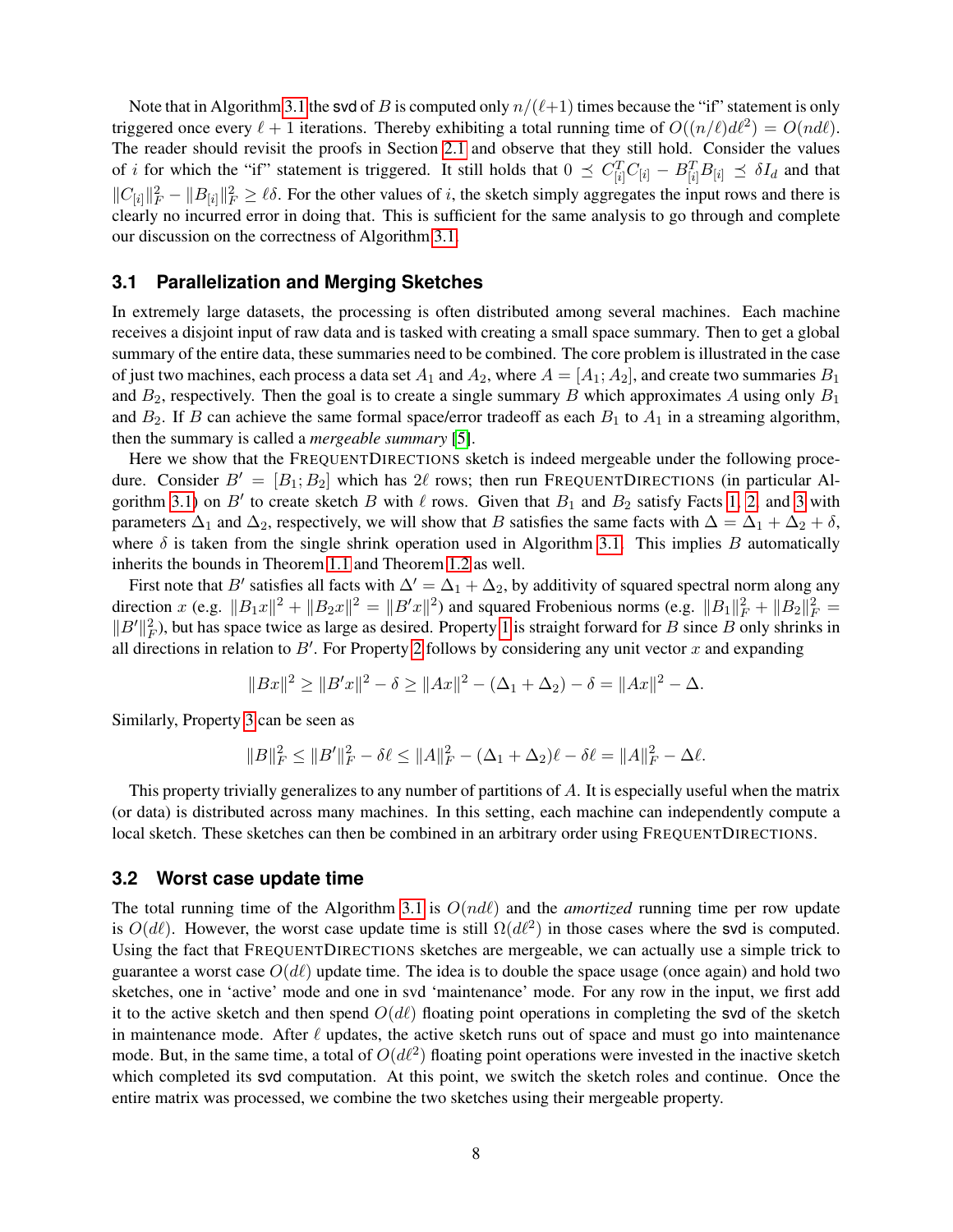## **4 Space Lower Bounds**

In this section we show that FREQUENTDIRECTIONS is space optimal with respect to the guaranteed accuracy. We present nearly-matching lower bounds for each case. We show the number of *bits* needed is equivalent to  $d$  times the number of rows FREQUENTDIRECTIONS requires. We first prove Theorem [1.3](#page-3-3) showing the covariance error bound in Theorem [1.1](#page-3-1) is nearly tight, regardless of streaming issues.

<span id="page-8-0"></span>**Theorem 4.1.** Let B be a  $\ell \times d$  matrix approximating a  $n \times d$  matrix A such that  $||A^T A - B^T B||_2 \le$  $\|A-A_k\|_F^2/(\ell-k)$ . For any algorithm with input as an  $n\times d$  matrix A, the space complexity of representing B is  $\Omega(d\ell)$  bits of space.

*Proof.* For intuition, consider the set of matrices A such that for all  $A \in \mathcal{A}$  we have  $A^T A$  is an  $\ell/4$ dimensional projection matrix. For such matrices  $||A^T A|| = 1$  and  $||A - A_k||_F^2/(\ell - k) = 1/4$ . The condition  $||A^T A - B^T B||_2 \le 1/4$  means that  $B^T B$  gets "close to"  $A^T A$  which should intuitively require roughly  $\Theta(d\ell)$  bits (which are also sufficient to represent  $A<sup>T</sup>A$ ).

To make this argument hold mathematically, consider a set of matrices A such that  $||A_i^T A_i - A_j^T A_j|| >$ 1/2 for all  $A_i, A_j \in \mathcal{A}$ . Consider also that the sketching algorithm computes B which corresponds to  $A_i \in \mathcal{A}$ . Since  $||A^T A - B^T B||_2 \le 1/4$  and  $||A_i^T A_i - A_j^T A_j|| > 1/2$  there could be only one index such that  $||A_i^T A_i - B^T B|| \le 1/4$  by the triangle inequality. Therefore, since B indexes uniquely into A, it must be that encoding B requires at least  $log(|A|)$  bits. To complete the proof we point out that there exists a set A for which  $||A_i^T A_i - A_j^T A_j|| > 1/2$  for all  $A_i, A_j \in \mathcal{A}$  and  $\log(|\mathcal{A}|) = \Omega(d\ell)$ . This is proven by Kapralov and Talwar [\[34\]](#page-26-11) using a result of Absil, Edelman, and Koev [\[2\]](#page-24-6). In [34] Corollary 5.1, setting  $\delta = 1/2$  and  $k = \ell/4$  (assuming  $d \ge \ell$ ) yields that  $|\mathcal{A}| = 2^{\Omega(\ell d)}$  and completes the proof.  $\Box$ 

The consequence of Theorem [4.1](#page-8-0) is that the space complexity of FREQUENTDIRECTIONS is optimal regardless of streaming issues. In other words, any algorithm satisfying  $||A^TA - B^TB||_2 \le ||A-A_k||_F^2/(\ell$ k) must use space  $\Omega(\ell d)$  since this is the information lower bound for representing B; or any algorithm satisfying  $||A^T A - B^T B||_2 \le \varepsilon ||A - A_k||_F^2$  must have  $\ell = \Omega(k + 1/\varepsilon)$  and hence use  $\Omega(d\ell) = \Omega(dk + d/\varepsilon)$ space.

Next we will prove Theorem [1.4,](#page-3-0) showing the subspace bound  $||A - \pi_B^k(A)||_F^2 \leq (1 + \varepsilon) ||A - A_k||_F^2$ preserved by Theorem [1.2](#page-3-2) with  $\ell = k + k/\varepsilon$  rows, and hence  $O(kd/\varepsilon)$  space, is also nearly tight in the row-update streaming setting. In fact it shows that finding B such that  $||A-AB^{\dagger}B||_F = ||A-\pi_B(A)||_F \le$  $(1+\varepsilon)\Vert A-A_k\Vert_F$  requires  $\Omega(dk/\varepsilon)$  space in a row-update streaming setting. This requires careful invocation of more machinery from communication complexity common in streaming lower bounds, and hence we start with a simple and weaker lower bound, and then some intuition before providing the full construction.

#### **4.1 A Simple Lower Bound**

We start with a simple intuitive lemma showing an  $\Omega(kd)$  lower bound, which we will refer to. We then prove our main  $\Omega(kd/\epsilon)$  lower bound.

<span id="page-8-1"></span>Lemma 4.1. *Any streaming algorithm which, for every input* A*, with constant probability (over its internal randomness) succeeds in outputting a matrix* R *for which*  $||A - AR^{\dagger}R||_F \leq (1+\varepsilon)||A - A_k||_F$  *must use* Ω(kd) *bits of space.*

*Proof.* Let S be the set of k-dimensional subspaces over the vector space  $GF(2)<sup>d</sup>$ , where  $GF(2)$  denotes the finite field of 2 elements with the usual modulo 2 arithmetic. The cardinality of  $S$  is known [\[41\]](#page-26-12) to be

$$
\frac{(2^d-1)(2^d-1)\cdots(2^{d-k+1}-1)}{(2^k-1)(2^{k-1}-1)\cdots 1} \ge 2^{dk/2-k^2} \ge 2^{dk/6},
$$

where the inequalities assume that  $k \leq d/3$ .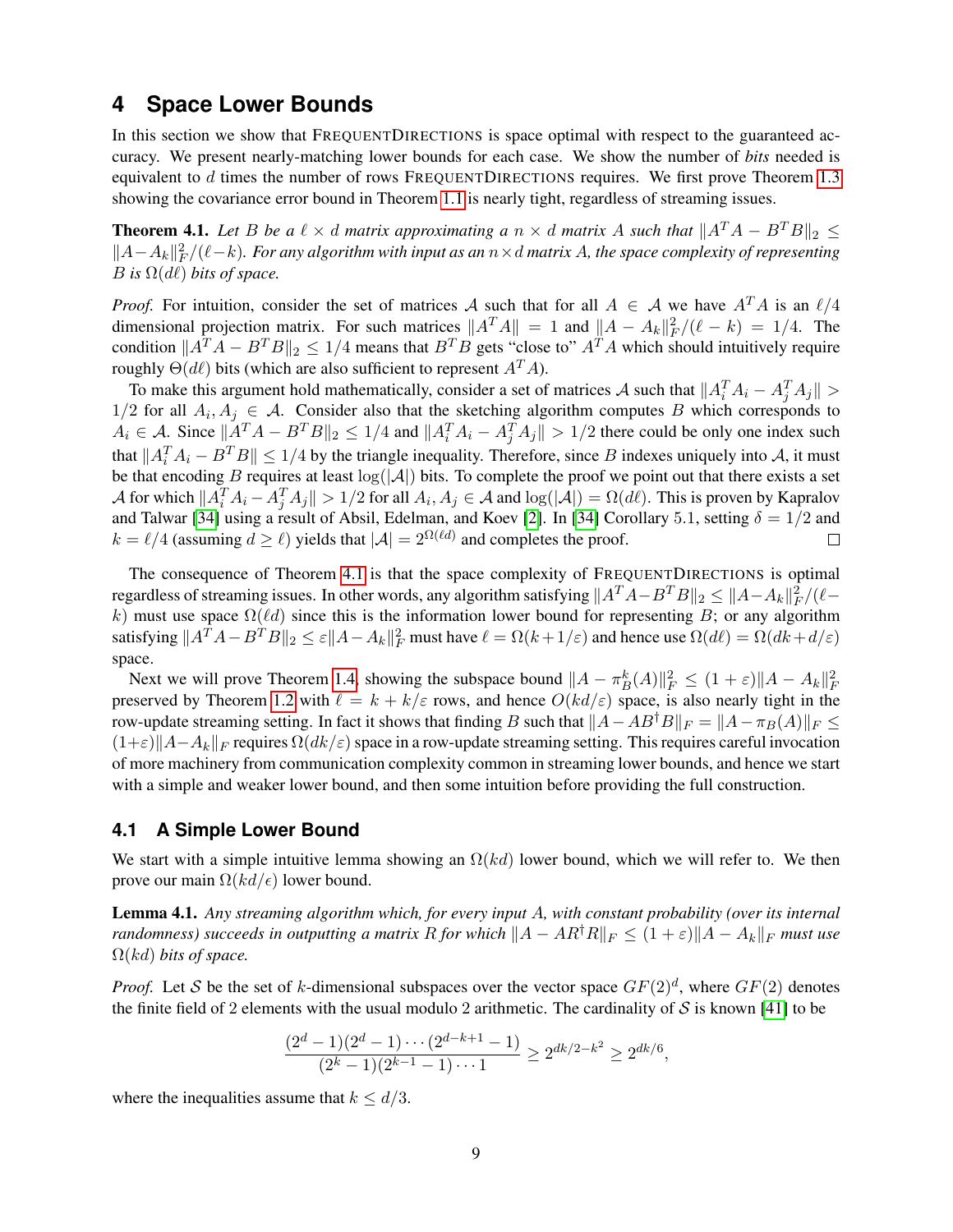Now let  $A^1$  and  $A^2$  be two  $k \times d$  matrices with entries in  $\{0,1\}$  whose rows span two different kdimensional subspaces of  $GF(2)<sup>d</sup>$ . We first claim that the rows also span two different k-dimensional subspaces of  $\mathbb{R}^d$ . Indeed, consider a vector  $v \in GF(2)^d$  which is in the span of the rows of  $A^1$  but not in the span of the rows of  $A^2$ . If  $A^1$  and  $A^2$  had the same row span over  $\mathbb{R}^d$ , then  $v = \sum_i w_i A_i^2$ , where the  $w_i \in \mathbb{R}$ and  $A_i^2$  denotes the *i*-th row of  $A^2$ . Since *v* has integer coordinates and the  $A_i^2$  have integer coordinates, we can assume the  $w_i$  are rational, since the irrational parts must cancel. By scaling by the least common multiple of the denominators of the  $w_i$ , we obtain that

<span id="page-9-0"></span>
$$
\alpha \cdot v = \sum_{i} \beta_i A_i^2,\tag{1}
$$

where  $\alpha, \beta_1, \ldots, \beta_k$  are integers. We can assume that the greatest common divisor (gcd) of  $\alpha, \beta_1, \ldots, \beta_k$ is 1, otherwise the same conclusion holds after we divide  $\alpha, \beta_1, \ldots, \beta_k$  by the gcd. Note that [\(1\)](#page-9-0) implies that  $\alpha v = \sum_i \beta_i A_i^2$  mod 2, i.e., when we take each of the coordinates modulo 2. Since the  $\beta_i$  cannot all be divisible by 2 (since  $\alpha$  would then be odd and so by the gcd condition the left hand side would contain a vector with at least one odd coordinate, contradicting that the right hand side is a vector with even coordinates), and the rows of  $A^2$  form a basis over  $GF(2^d)$ , the right hand side must be non-zero, which implies that  $\alpha = 1 \mod 2$ . This implies that v is in the span of the rows of  $A^2$  over  $GF(2^d)$ , a contradiction.

It follows that there are at least  $2^{dk/6}$  distinct k-dimensional subspaces of  $\mathbb{R}^d$  spanned by the rows of the set of binary  $k \times d$  matrices A. For each such A,  $||A - A_k||_F = 0$  and so the row span of R must agree with the row span of A if the streaming algorithm succeeds. It follows that the output of the streaming algorithm can be used to encode  $\log_2 2^{dk/6} = \Omega(dk)$  bits of information. Indeed, if A is chosen at random from this set of at least  $2^{dk/6}$  binary matrices, and Z is a bit indicating if the streaming algorithm succeeds, then

$$
|R| \ge H(R) \ge I(R; A|Z) \ge (2/3)I(R; A | Z = 1) \ge (2/3)(dk/6) = \Omega(dk),
$$

where |R| denotes the expected length of the encoding of R, H is the entropy function, and I is the mutual information. For background on information theory, see [15]. This completes the proof. information. For background on information theory, see [\[15\]](#page-25-11). This completes the proof.

#### **4.2 Intuition for Main Lower Bound**

The only other lower bounds for streaming algorithms for low rank approximation that we know of are due to Clarkson and Woodruff [\[13\]](#page-25-7). As in their work, we use the Index problem in communication complexity to establish our bounds, which is a communication game between two players Alice and Bob, holding a string  $x \in \{0,1\}^r$  and an index  $i \in [r] = \{1,2,\ldots,r\}$ , respectively. In this game Alice sends a single message to Bob who should output  $x_i$  with constant probability. It is known (see, e.g., [\[36\]](#page-26-13)) that this problem requires Alice's message to be  $\Omega(r)$  bits long. If Alg is a streaming algorithm for low rank approximation, and Alice can create a matrix  $A_x$  while Bob can create a matrix  $B_i$  (depending on their respective inputs x and i), then if from the output of Alg on the concatenated matrix  $[A_x; B_i]$  Bob can output  $x_i$  with constant probability, then the memory required of Alg is  $\Omega(r)$  bits, since Alice's message is the state of Alg after running it on  $A_x$ .

The main technical challenges are thus in showing how to choose  $A_x$  and  $B_i$ , as well as showing how the output of Alg on  $[A_x; B_i]$  can be used to solve Index. This is where our work departs significantly from that of Clarkson and Woodruff [\[13\]](#page-25-7). Indeed, a major challenge is that in Theorem [1.4,](#page-3-0) we only require the output to be the matrix R, whereas in Clarkson and Woodruff's work from the output one can reconstruct  $AR^{\dagger}R$ . This causes technical complications, since there is much less information in the output of the algorithm to use to solve the communication game.

The intuition behind the proof of Theorem [1.4](#page-3-0) is that given a  $2 \times d$  matrix  $A = [1, x; 1, 0^d]$ , where x is a random unit vector, then if  $P = R^{\dagger}R$  is a sufficiently good projection matrix for the low rank approximation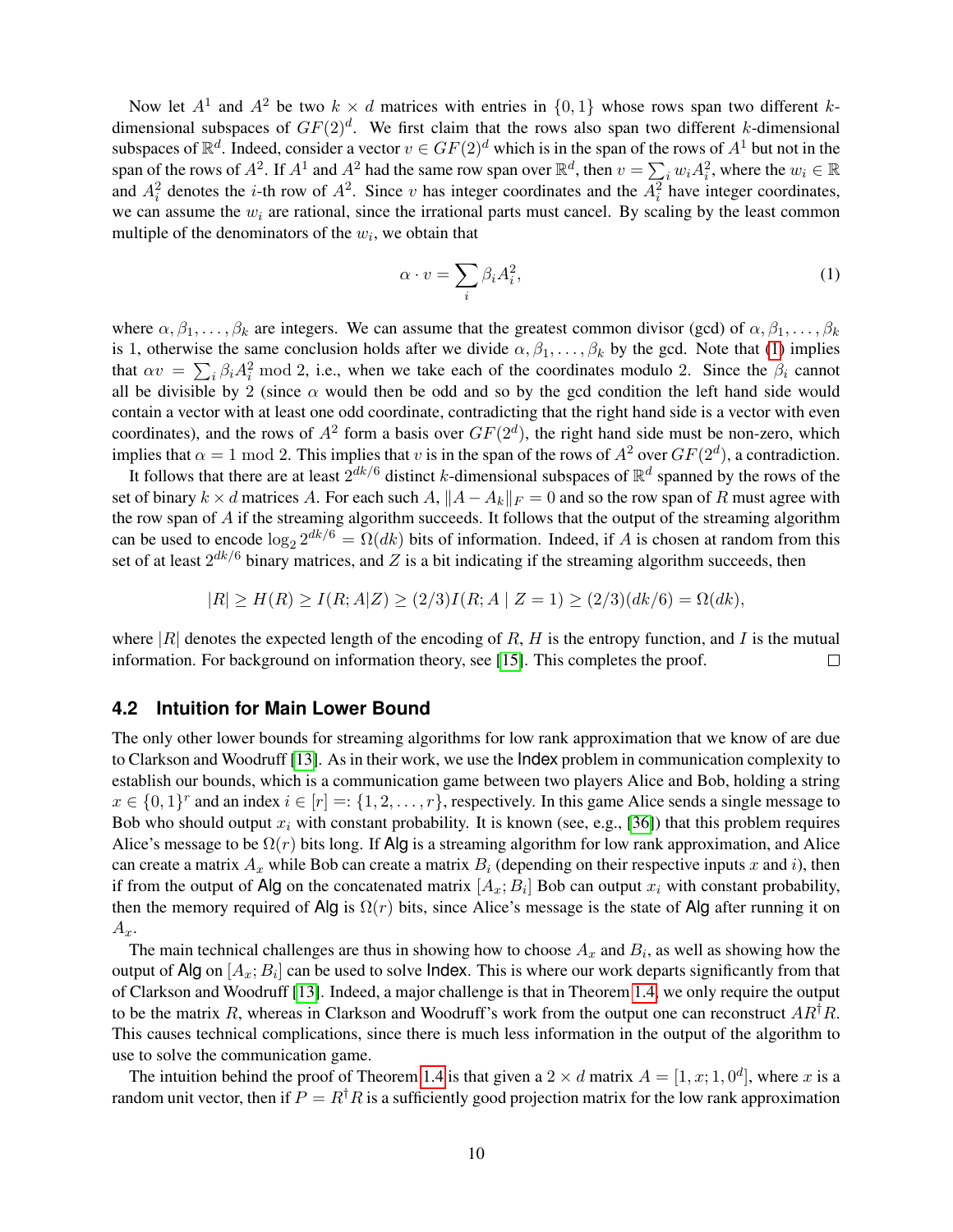problem on A, then the second row of  $AP$  actually reveals a lot of information about x. This may be counterintuitive at first, since one may think that  $[1, 0^d; 1, 0^d]$  is a perfectly good low rank approximation. However, it turns out that  $[1, x/2; 1, x/2]$  is a much better low rank approximation in Frobenius norm, and even this is not optimal. Therefore, Bob, who has  $[1, 0<sup>d</sup>]$  *together* with the output P, can compute the second row of AP, which necessarily reveals a lot of information about x (e.g., if  $AP \approx [1, x/2; 1, x/2]$ , its second row would reveal a lot of information about  $x$ ), and therefore one could hope to embed an instance of the Index problem into x. Most of the technical work is about reducing the general problem to this  $2 \times d$ primitive problem.

### **4.3 Proof of Main Lower Bound for Preserving Subspaces**

Now let  $c > 0$  be a small constant to be determined. We consider the following two player problem between Alice and Bob: Alice has a  $ck/\varepsilon \times d$  matrix A which can be written as a block matrix [I, R], where I is the  $ck/\varepsilon \times ck/\varepsilon$  identity matrix, and R is a  $ck/\varepsilon \times (d - ck/\varepsilon)$  matrix in which the entries are in  $\{-1/(d - ck/\varepsilon)^{1/2}, +1/(d - ck/\varepsilon)^{1/2}\}\$ . Here  $[I, R]$  means we append the columns of I to the left of the columns of R; see Figure [1.](#page-11-0) Bob is given a set of k standard unit vectors  $e_{i_1}, \ldots, e_{i_k}$ , for distinct  $i_1, \ldots, i_k \in [ck/\varepsilon] = \{1, 2, \ldots, ck/\varepsilon\}$ . Here we need  $c/\varepsilon > 1$ , but we can assume  $\varepsilon$  is less than a sufficiently small constant, as otherwise we would just need to prove an  $\Omega(kd)$  lower bound, which is established by Lemma [4.1.](#page-8-1)

Let B be the matrix  $[A; e_{i_1}, \ldots, e_{i_k}]$  obtained by stacking A on top of the vectors  $e_{i_1}, \ldots, e_{i_k}$ . The goal is for Bob to output a rank-k projection matrix  $P \in \mathbb{R}^{d \times d}$  for which  $||B - BP||_F \le (1 + \varepsilon) ||B - B_k||_F$ .

Denote this problem by  $f$ . We will show the randomized 1-way communication complexity of this problem  $R_{1/A}^{1-way}$  $\frac{1-way}{1/4}(f)$ , in which Alice sends a single message to Bob and Bob fails with probability at most  $1/4$ , is  $\Omega(kd/\varepsilon)$  bits. More precisely, let  $\mu$  be the following product distribution on Alice and Bob's inputs: the entries of R are chosen independently and uniformly at random in  $\{-1/(d - ck/\varepsilon)^{1/2}, +1/(d - ck/\varepsilon)^{1/2}\},$ while  $\{i_1, \ldots, i_k\}$  is a uniformly random set among all sets of k distinct indices in  $[ck/\varepsilon]$ . We will show that  $D_{u,1/A}^{\tilde{1}-way}$  $\lim_{\mu,1/4}^{1-way}(f) = \Omega(kd/\varepsilon)$ , where  $D_{\mu,1/4}^{1-way}$  $\lim_{\mu,1/4}^{1-way}(f)$  denotes the minimum communication cost over all deterministic 1-way (from Alice to Bob) protocols which fail with probability at most 1/4 when the inputs are distributed according to  $\mu$ . By Yao's minimax principle (see, e.g., [\[37\]](#page-26-14)),  $R_{1/4}^{1-way}$  $\frac{1 - way}{1/4}(f) \ge D_{\mu, 1/4}^{1 - way}$  $_{\mu,1/4}^{1-way}(f).$ 

We use the following two-player problem lndex in order to lower bound  $D_{u,1/4}^{1-way}$  $\lim_{\mu,1/4}^{1-way}(f)$ . In this problem Alice is given a string  $x \in \{0,1\}^r$ , while Bob is given an index  $i \in [r]$ . Alice sends a single message to Bob, who needs to output  $x_i$  with probability at least  $2/3$ . Again by Yao's minimax principle, we have that  $R^{1-way}_{1/3}$  $\frac{1 - way}{1/3}$ (Index)  $\geq D^{1 - way}_{\nu, 1/3}$  $v_{\nu,1/3}^{1-way}$ (Index), where  $\nu$  is the distribution for which x and i are chosen independently and uniformly at random from their respective domains. The following is well-known.

<span id="page-10-0"></span>**Fact 4.1.** *[\[36\]](#page-26-13)*  $D_{\nu}^{1-way}$  $v_{\nu,1/3}^{1-way}$ (Index) =  $\Omega(r)$ .

**Theorem 4.2.** *For c a* small enough positive constant, and  $d \ge k/\varepsilon$ , we have  $D_{\mu,1/4}^{1-way}$  $\lim_{\mu,1/4}^{1-way}(f) = \Omega(dk/\varepsilon).$ 

*Proof.* We will reduce from the Index problem with  $r = (ck/\varepsilon)(d - ck/\varepsilon)$ . Alice, given her string x to Index, creates the  $ck/\varepsilon \times d$  matrix  $A = [I, R]$  as follows. The matrix I is the  $ck/\varepsilon \times ck/\varepsilon$  identity matrix, while the matrix R is a  $ck/\varepsilon \times (d - ck/\varepsilon)$  matrix with entries in  $\{-1/(d - ck/\varepsilon)^{1/2}, +1/(d - ck/\varepsilon)^{1/2}\}.$ For an arbitrary bijection between the coordinates of x and the entries of R, Alice sets a given entry in  $R$ to  $-1/(d - ck/\varepsilon)^{1/2}$  if the corresponding coordinate of x is 0, otherwise Alice sets the given entry in R to  $+1/(d - ck/\varepsilon)^{1/2}$ . In the Index problem, Bob is given an index, which under the bijection between coordinates of x and entries of R, corresponds to being given a row index i and an entry j in the i-th row of R that he needs to recover. He sets  $i_{\ell} = i$  for a random  $\ell \in [k]$ , and chooses  $k - 1$  distinct and random indices  $i_j \in [ck/\varepsilon] \setminus \{i_\ell\}$ , for  $j \in [k] \setminus \{\ell\}$ . Observe that if  $(x, i) \sim \nu$ , then  $(R, i_1, \ldots, i_k) \sim \mu$ . Suppose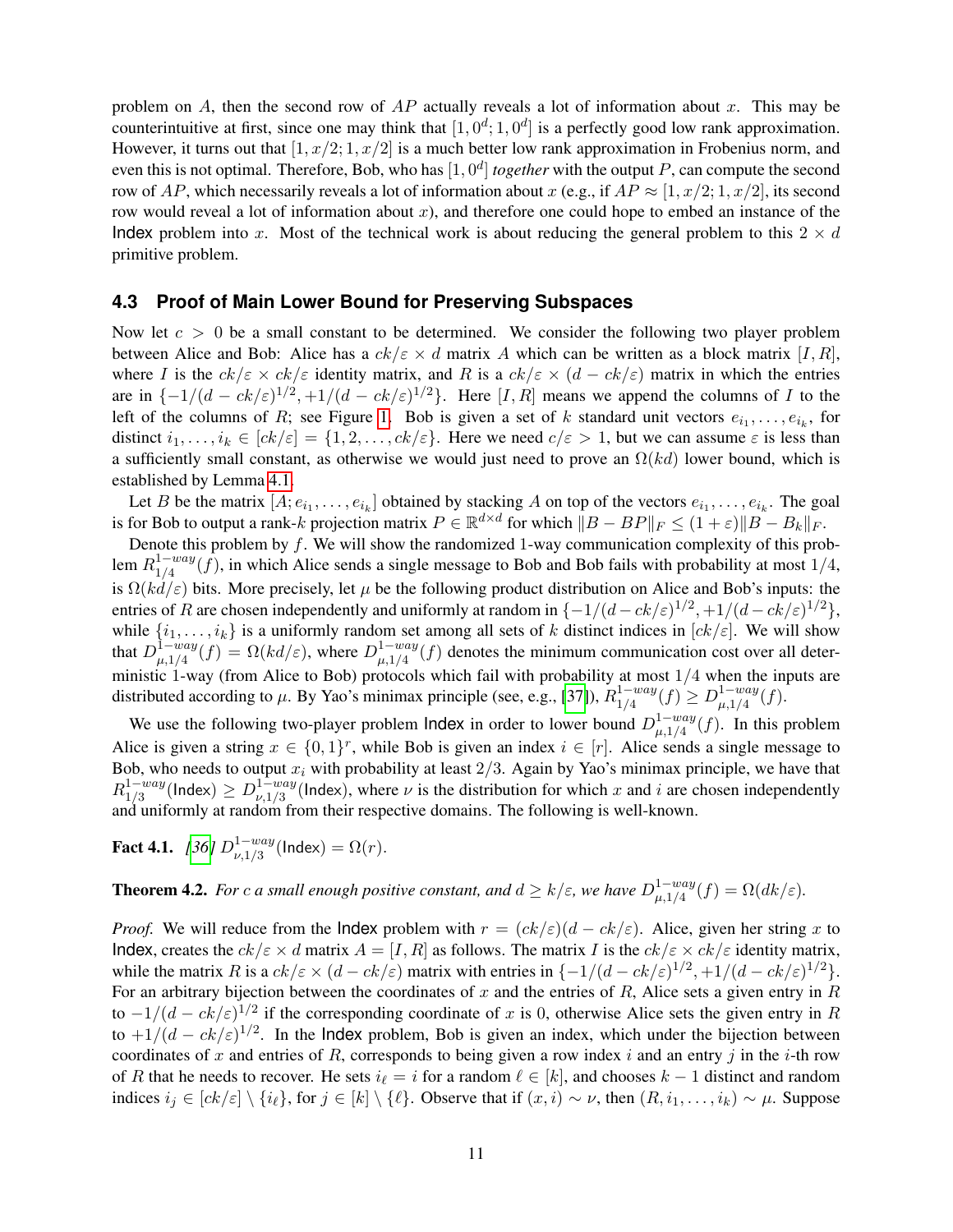

<span id="page-11-0"></span>Figure 1: Illustration of matrix B used for lower bound construction.

there is a protocol in which Alice sends a single message to Bob who solves f with probability at least  $3/4$ under  $\mu$ . We show that this can be used to solve Index with probability at least 2/3 under  $\nu$ . The theorem will follow by Fact [4.1.](#page-10-0) Consider the matrix B which is the matrix A stacked on top of the rows  $e_{i_1}, \ldots, e_{i_k}$ , in that order, so that B has  $ck/\varepsilon + k$  rows.

We proceed to lower bound  $||B - BP||_F^2$  in a certain way, which will allow our reduction to lndex to be carried out. We need the following fact:

<span id="page-11-1"></span>Fact 4.2.  $((2.4)$  of [\[50\]](#page-27-8)) Let A be an  $m \times n$  matrix with i.i.d. entries which are each  $+1/\sqrt{n}$  with probability 1/2 and  $-1/\sqrt{n}$  with probability 1/2, and suppose  $m/n < 1$ . Then for all  $t > 0$ ,

$$
\Pr[||A||_2 > 1 + t + \sqrt{m/n}] \le \alpha e^{-\alpha' n t^{3/2}}.
$$

*where*  $\alpha, \alpha' > 0$  *are absolute constants. Here*  $||A||_2$  *is the operator norm*  $\sup_x \frac{||Ax||}{||x||}$  $\frac{Ax\|}{\|x\|}$  of A.

We apply Fact [4.2](#page-11-1) to the matrix  $R$ , which implies,

$$
\Pr[\|R\|_2 > 1 + \sqrt{c} + \sqrt{(ck/\varepsilon)/(d - (ck/\varepsilon))}] \le \alpha e^{-\alpha'(d - (ck/\varepsilon))c^{3/4}},
$$

and using that  $d \ge k/\varepsilon$  and  $c > 0$  is a sufficiently small constant, this implies

$$
\Pr[||R||_2 > 1 + 3\sqrt{c}] \le e^{-\beta d},\tag{2}
$$

where  $\beta > 0$  is an absolute constant (depending on c). Note that for  $c > 0$  sufficiently small,  $(1 + 3\sqrt{c})^2 \le$  $1 + 7\sqrt{c}$ . Let  $\mathcal{E}$  be the event that  $||R||_2^2 \le 1 + 7\sqrt{c}$ , which we condition on.

We partition the rows of B into  $B_1$  and  $B_2$ , where  $B_1$  contains those rows whose projection onto the first  $ck/\varepsilon$  coordinates equals  $e_i$  for some  $i \notin \{i_1, \ldots, i_k\}$ . Note that  $B_1$  is  $(ck/\varepsilon - k) \times d$  and  $B_2$  is  $2k \times d$ . Here,  $B_2$  is  $2k \times d$  since it includes the rows in A indexed by  $i_1, \ldots, i_k$ , together with the rows  $e_{i_1}, \ldots, e_{i_k}$ . Let us also partition the rows of R into  $R_T$  and  $R_S$ , so that the union of the rows in  $R_T$  and in  $R_S$  is equal to R, where the rows of  $R_T$  are the rows of R in  $B_1$ , and the rows of  $R_S$  are the non-zero rows of R in  $B_2$ (note that k of the rows are non-zero and k are zero in  $B_2$  restricted to the columns in R).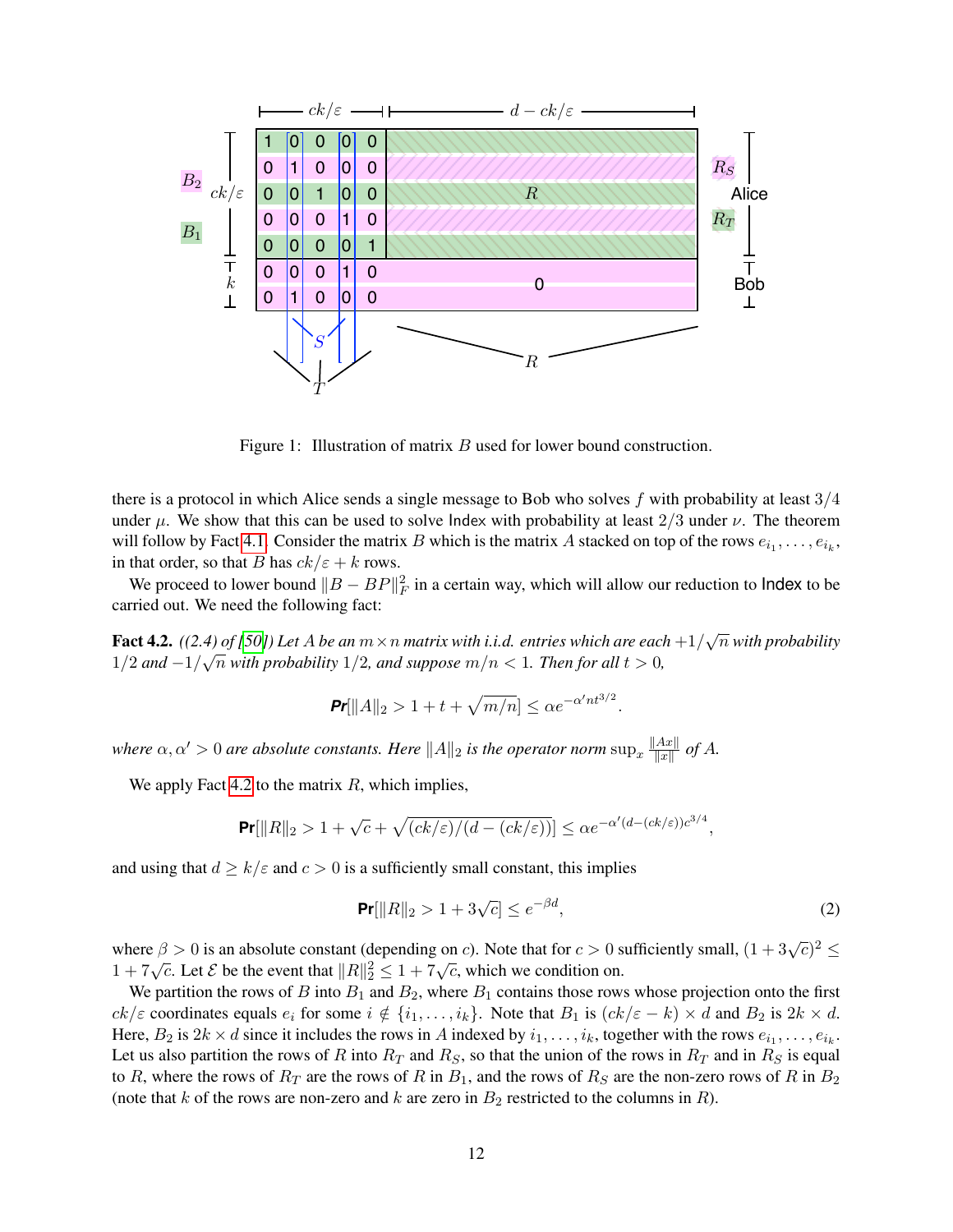<span id="page-12-0"></span>**Lemma 4.2.** *For any unit vector u*, *write*  $u = u_R + u_S + u_T$ *, where*  $S = \{i_1, \ldots, i_k\}$ ,  $T = [ck/\varepsilon] \setminus S$ *, and*  $R = [d] \setminus [ck/\varepsilon]$ , and where  $u_A$  *for a set* A *is* 0 *on indices*  $j \notin A$ *. Then, conditioned on*  $\mathcal E$  *occurring,*  $||Bu||^2 \leq (1 + 7\sqrt{c})(2 - ||u_T||^2 - ||u_R||^2 + 2||u_S + u_T|| ||u_R||).$ 

*Proof.* Let C be the matrix consisting of the top  $ck/\varepsilon$  rows of B, so that C has the form [I, R], where I is a  $ck/\varepsilon \times ck/\varepsilon$  identity matrix. By construction of B,  $||Bu||^2 = ||u_S||^2 + ||Cu||^2$ . Now,  $Cu = u_S + u_T + Ru_R$ , and so

$$
||Cu||_2^2 = ||u_S + u_T||^2 + ||Ru_R||^2 + 2(u_s + u_T)^T Ru_R
$$
  
\n
$$
\leq ||u_S + u_T||^2 + (1 + 7\sqrt{c})||u_R||^2 + 2||u_S + u_T|| ||Ru_R||
$$
  
\n
$$
\leq (1 + 7\sqrt{c})(||u_S||^2 + ||u_T||^2 + ||u_R||^2) + (1 + 3\sqrt{c})2||u_S + u_T|| ||u_R||
$$
  
\n
$$
\leq (1 + 7\sqrt{c})(1 + 2||u_S + u_T|| ||u_R||),
$$

and so

$$
||Bu||2 \le (1 + 7\sqrt{c})(1 + ||u_S||2 + 2||u_S + u_T|| ||u_R||)= (1 + 7\sqrt{c})(2 - ||u_R||2 - ||u_T||2 + 2||u_S + U_T|| ||u_R||). \square
$$

We will also make use of the following simple but tedious fact.

<span id="page-12-1"></span>Fact 4.3. For  $x \in [0,1]$ , the function  $f(x) = 2x\sqrt{1-x^2} - x^2$  is maximized when  $x = \sqrt{1/2 - \sqrt{5}/10}$ . *We define*  $\zeta$  *to be the value of*  $f(x)$  *at its maximum, where*  $\zeta = 2/\sqrt{5} + \sqrt{5}/10 - 1/2 \approx .618$ .

*Proof.* Setting  $y^2 = 1 - x^2$ , we can equivalently maximize  $f(y) = -1 + 2y\sqrt{1 - y^2} + y^2$ , or equivalently  $g(y) = 2y\sqrt{1 - y^2} + y^2$ . Differentiating this expression and equating to 0, we have

$$
2\sqrt{1-y^2} - \frac{2y^2}{\sqrt{1-y^2}} + 2y = 0.
$$

Multiplying both sides by  $\sqrt{1 - y^2}$  one obtains the equation  $4y^2 - 2 = 2y\sqrt{1 - y^2}$ , and squaring both sides, after some algebra one obtains  $5y^4 - 5y^2 + 1 = 0$ . Using the quadratic formula, we get that the maximizer satisfies  $y^2 = 1/2 + \sqrt{5}/10$ , or  $x^2 = 1/2 - \sqrt{5}/10$ .  $\Box$ 

<span id="page-12-2"></span>**Corollary 4.1.** *Conditioned on*  $\mathcal{E}$  *occurring,*  $||B||_2^2 \leq (1 + 7\sqrt{c})(2 + \zeta)$ *.* 

*Proof.* By Lemma [4.2,](#page-12-0) for any unit vector u,

$$
||Bu||2 \le (1 + 7\sqrt{c})(2 - ||u_T||2 - ||u_R||2 + 2||u_S + u_T|| ||u_R||).
$$

Suppose we replace the vector  $u<sub>S</sub> + u<sub>T</sub>$  with an arbitrary vector supported on coordinates in S with the same norm as  $u<sub>S</sub> + u<sub>T</sub>$ . Then the right hand side of this expression cannot increase, which means it is maximized when  $||u_T|| = 0$ , for which it equals  $(1 + 7\sqrt{c})(2 - ||u_R||^2 + 2\sqrt{1 - ||u_R||^2}||u_R||)$ , and setting  $||u_R||$  to equal the x in Fact [4.3,](#page-12-1) we see that this expression is at most  $(1 + 7\sqrt{c})(\frac{1}{2} + \zeta)$ .

Write the projection matrix P output by the streaming algorithm as  $UU^T$ , where U is  $d \times k$  with orthonormal columns  $u^i$  (note that  $R^{\dagger}R = P$ ). Applying Lemma [4.2](#page-12-0) and Fact [4.3](#page-12-1) to each of the columns  $u^i$ ,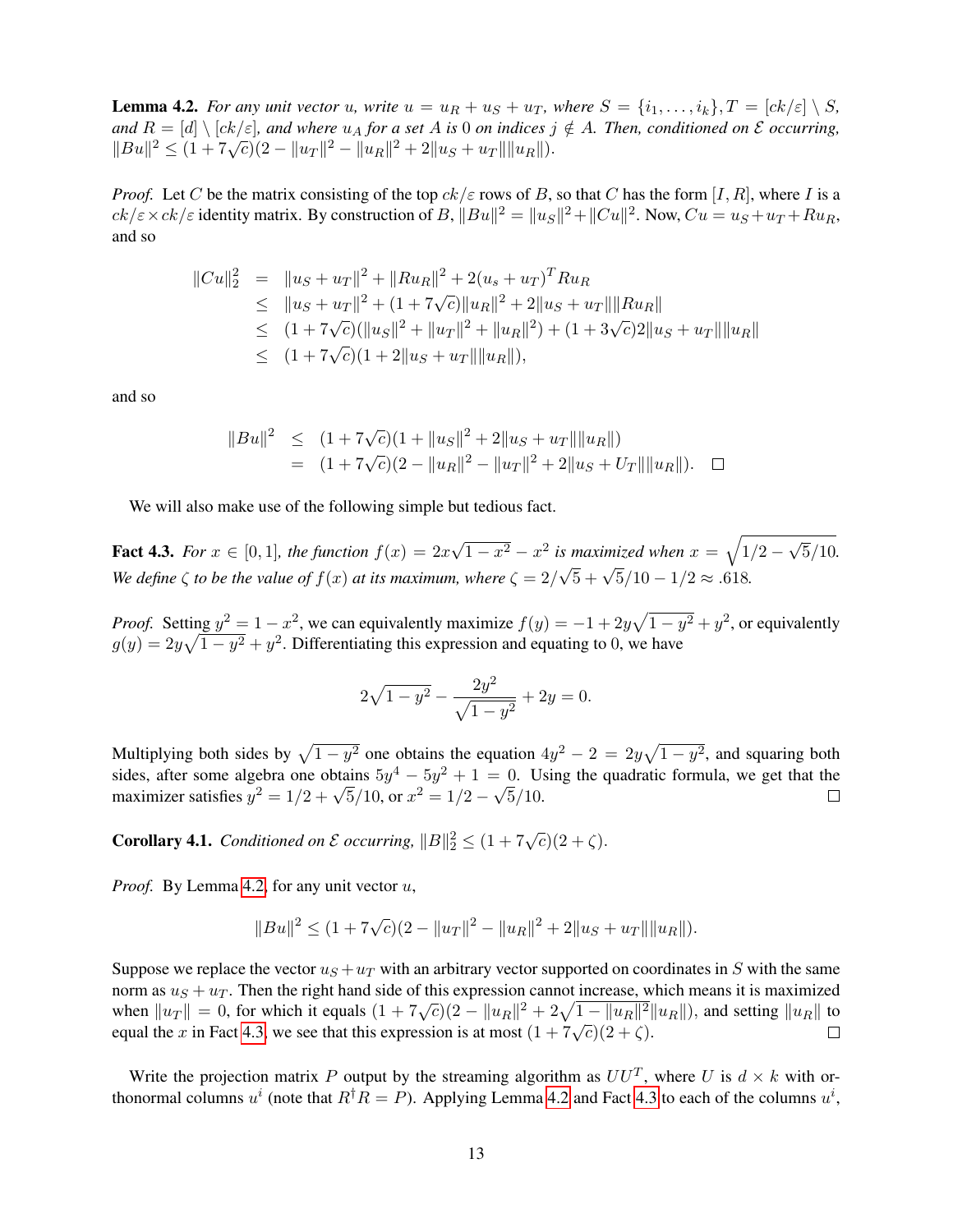we have:

$$
||BP||_F^2 = ||BU||_F^2 = \sum_{i=1}^k ||Bu^i||^2
$$
  
\n
$$
\leq (1 + 7\sqrt{c}) \sum_{i=1}^k (2 - ||u_T^i||^2 - ||u_R^i||^2 + 2||u_S^i + u_T^i|| ||u_R^i||)
$$
  
\n
$$
= (1 + 7\sqrt{c})(2k - \sum_{i=1}^k (||u_T^i||^2) + \sum_{i=1}^k (2||u_S^i + u_T^i|| ||u_R^i|| - ||u_R^i||^2))
$$
  
\n
$$
= (1 + 7\sqrt{c})(2k - \sum_{i=1}^k (||u_T^i||^2) + \sum_{i=1}^k (2\sqrt{1 - ||u_R^i||^2} ||u_R^i|| - ||u_R^i||^2))
$$
  
\n
$$
\leq (1 + 7\sqrt{c})(2k - \sum_{i=1}^k (||u_T^i||^2) + k\zeta)
$$
  
\n
$$
= (1 + 7\sqrt{c})(2k - \sum_{i=1}^k ||u_T^i||^2).
$$
 (3)

Using the matrix Pythagorean theorem, we thus have,

<span id="page-13-1"></span>
$$
||B - BP||_F^2 = ||B||_F^2 - ||BP||_F^2
$$
  
\n
$$
\geq 2ck/\varepsilon + k - (1 + 7\sqrt{c})(2 + \zeta)k - \sum_{i=1}^k ||u_T^i||^2) \text{ using } ||B||_F^2 = 2ck/\varepsilon + k
$$
  
\n
$$
\geq 2ck/\varepsilon + k - (1 + 7\sqrt{c})(2 + \zeta)k + (1 + 7\sqrt{c})\sum_{i=1}^k ||u_T^i||^2.
$$
 (4)

We now argue that  $||B - BP||_F^2$  cannot be too large if Alice and Bob succeed in solving f. First, we need to upper bound  $||B - B_k||_F^2$ . To do so, we create a matrix  $\tilde{B}_k$  of rank-k and bound  $||B - \tilde{B}_k||_F^2$ . Matrix  $\tilde{B}_k$  will be 0 on the rows in  $B_1$ . We can group the rows of  $B_2$  into k pairs so that each pair has the form  $e_i + v^i, e_i$ , where  $i \in [ck/\varepsilon]$  and  $v^i$  is a unit vector supported on  $[d] \setminus [ck/\varepsilon]$ . We let  $Y_i$  be the optimal (in Frobenius norm) rank-1 approximation to the matrix  $[e_i + v^i; e_i]$ . By direct computation <sup>[4](#page-13-0)</sup> the maximum squared singular value of this matrix is  $2 + \zeta$ . Our matrix  $B_k$  then consists of a single  $Y_i$  for each pair in  $B_2$ . Observe that  $\tilde{B}_k$  has rank at most k and

$$
||B - B_k||_F^2 \le ||B - \tilde{B}_k||_F^2 \le 2ck/\varepsilon + k - (2 + \zeta)k,
$$

Therefore, if Bob succeeds in solving  $f$  on input  $B$ , then,

<span id="page-13-2"></span>
$$
||B - BP||F2 \le (1+\varepsilon)(2ck/\varepsilon + k - (2+\zeta)k) \le 2ck/\varepsilon + k - (2+\zeta)k + 2ck.
$$
 (5)

Comparing [\(4\)](#page-13-1) and [\(5\)](#page-13-2), we arrive at, conditioned on  $\mathcal{E}$ :

<span id="page-13-3"></span>
$$
\sum_{i=1}^{k} \|u_T^i\|^2 \le \frac{1}{1 + 7\sqrt{c}} \cdot (7\sqrt{c}(2 + \zeta)k + 2ck) \le c_1 k,\tag{6}
$$

where  $c_1 > 0$  is a constant that can be made arbitrarily small by making  $c > 0$  arbitrarily small.

<span id="page-13-0"></span><sup>4</sup> For an online SVD calculator, see <http://www.bluebit.gr/matrix-calculator/>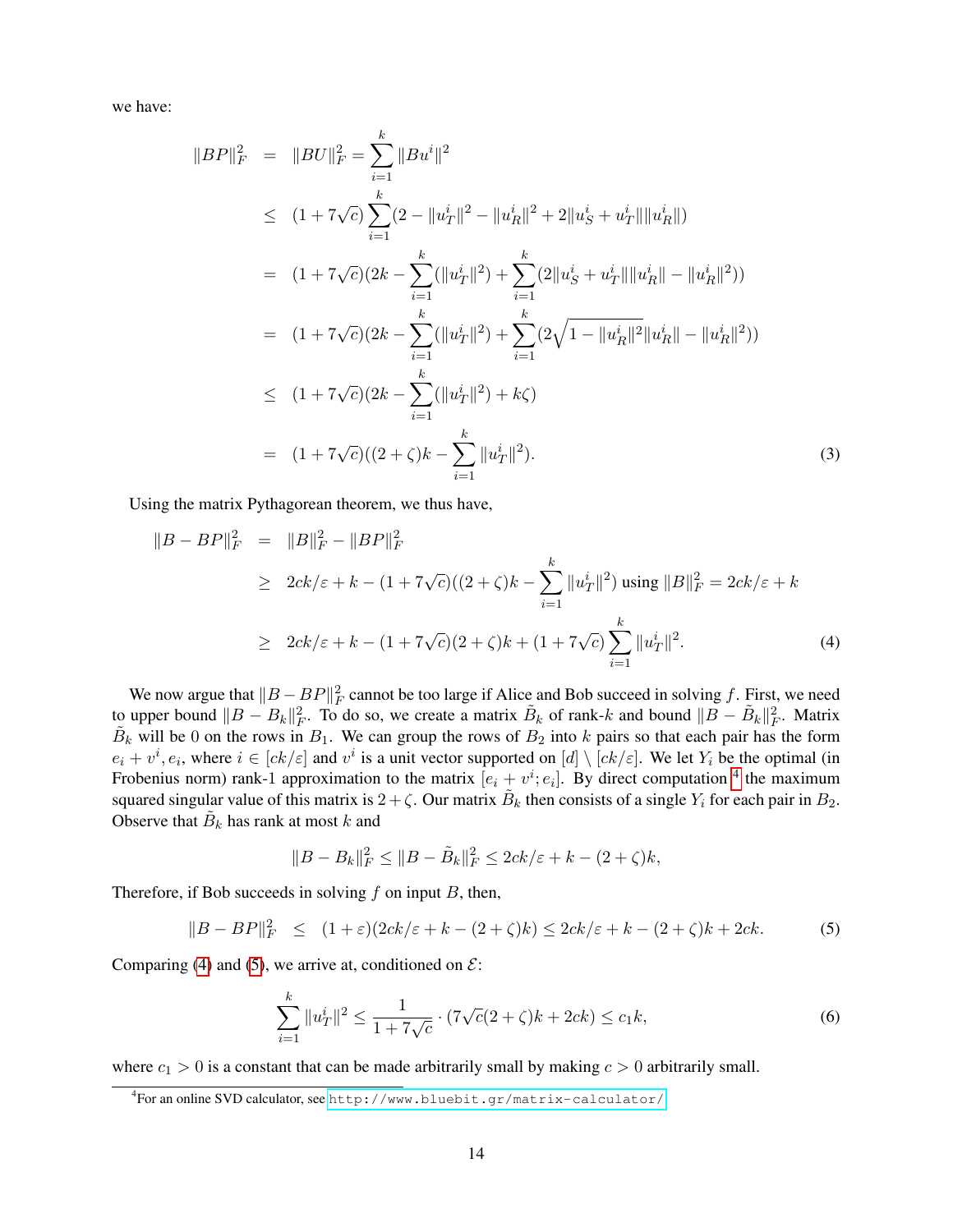Since P is a projector,  $||BP||_F = ||BU||_F$ . Write  $U = \hat{U} + \overline{U}$ , where the vectors in  $\hat{U}$  are supported on T, and the vectors in  $\bar{U}$  are supported on  $[d] \setminus T$ . We have,

$$
||B\hat{U}||_F^2 \le ||B||_2^2 c_1 k \le (1 + 7\sqrt{c})(2 + \zeta)c_1 k \le c_2 k,
$$

where the first inequality uses  $||B\hat{U}||_F \le ||B||_2 ||\hat{U}||_F$  and [\(6\)](#page-13-3), the second inequality uses that event  $\mathcal E$  occurs, and the third inequality holds for a constant  $c_2 > 0$  that can be made arbitrarily small by making the constant  $c > 0$  arbitrarily small.

Combining with [\(5\)](#page-13-2) and using the triangle inequality,

<span id="page-14-0"></span>
$$
||B\overline{U}||_F \ge ||BP||_F - ||B\hat{U}||_F
$$
 using the triangle inequality  
\n
$$
\ge ||BP||_F - \sqrt{c_2k}
$$
 using our bound on  $||B\hat{U}||_F^2$   
\n
$$
= \sqrt{||B||_F^2 - ||B - BP||_F^2} - \sqrt{c_2k}
$$
 by the matrix Pythagorean theorem  
\n
$$
\ge \sqrt{(2 + \zeta)k - 2ck} - \sqrt{c_2k}
$$
 by (5)  
\n
$$
\ge \sqrt{(2 + \zeta)k - c_3k},
$$
 (7)

where  $c_3 > 0$  is a constant that can be made arbitrarily small for  $c > 0$  an arbitrarily small constant (note that  $c_2 > 0$  also becomes arbitrarily small as  $c > 0$  becomes arbitrarily small). Hence,  $||B\bar{U}||_F^2 \geq (2+\zeta)k - c_3k$ , and together with Corollary [4.1,](#page-12-2) that implies  $\|\bar{U}\|_F^2 \geq k - c_4k$  for a constant  $c_4$  that can be made arbitrarily small by making  $c > 0$  arbitrarily small.

Our next goal is to show that  $||B_2\bar{U}||_F^2$  is almost as large as  $||B\bar{U}||_F^2$ . Consider any column  $\bar{u}$  of  $\bar{U}$ , and write it as  $\bar{u}_S + \bar{u}_R$ . Hence,

$$
||B\bar{u}||^2 = ||R_T\bar{u}_R||^2 + ||B_2\bar{u}||^2
$$
 using  $B_1\bar{u} = R_T\bar{u}_R$   
\n
$$
\leq ||R_T\bar{u}_R||^2 + ||\bar{u}_S + R_S\bar{u}_R||^2 + ||\bar{u}_S||^2
$$
 by definition of the components  
\n
$$
= ||R\bar{u}_R||^2 + 2||\bar{u}_S||^2 + 2\bar{u}_S^T R_S\bar{u}_R
$$
 using the Pythagorean theorem  
\n
$$
\leq 1 + 7\sqrt{c} + ||\bar{u}_S||^2 + 2||\bar{u}_S|| ||R_S\bar{u}_R||
$$
  
\nusing  $||R\bar{u}_R||^2 \leq (1 + 7\sqrt{c}) ||\bar{u}_R||^2$  and  $||\bar{u}_R||^2 + ||\bar{u}_S||^2 \leq 1$   
\n(also using Cauchy-Schwarz to bound the other term).

Suppose  $||R_S\bar{u}_R|| = \tau ||\bar{u}_R||$  for a value  $0 \le \tau \le 1 + 7\sqrt{c}$ . Then

$$
||B\bar{u}||^2 \le 1 + 7\sqrt{c} + ||\bar{u}_S||^2 + 2\tau ||\bar{u}_S||\sqrt{1 - ||\bar{u}_S||^2}.
$$

We thus have,

$$
||B\bar{u}||^2 \le 1 + 7\sqrt{c} + (1 - \tau) ||\bar{u}_S||^2 + \tau (||\bar{u}_S||^2 + 2||\bar{u}_S||\sqrt{1 - ||\bar{u}_S||^2})
$$
  
\n
$$
\le 1 + 7\sqrt{c} + (1 - \tau) + \tau (1 + \zeta) \text{ by Fact 4.3}
$$
  
\n
$$
\le 2 + \tau \zeta + 7\sqrt{c},
$$
\n(8)

and hence, letting  $\tau_1, \ldots, \tau_k$  denote the corresponding values of  $\tau$  for the k columns of  $\bar{U}$ , we have

<span id="page-14-1"></span>
$$
||B\bar{U}||_F^2 \le (2 + 7\sqrt{c})k + \zeta \sum_{i=1}^k \tau_i.
$$
\n(9)

Comparing the square of [\(7\)](#page-14-0) with [\(9\)](#page-14-1), we have

<span id="page-14-2"></span>
$$
\sum_{i=1}^{k} \tau_i \geq k - c_5 k, \tag{10}
$$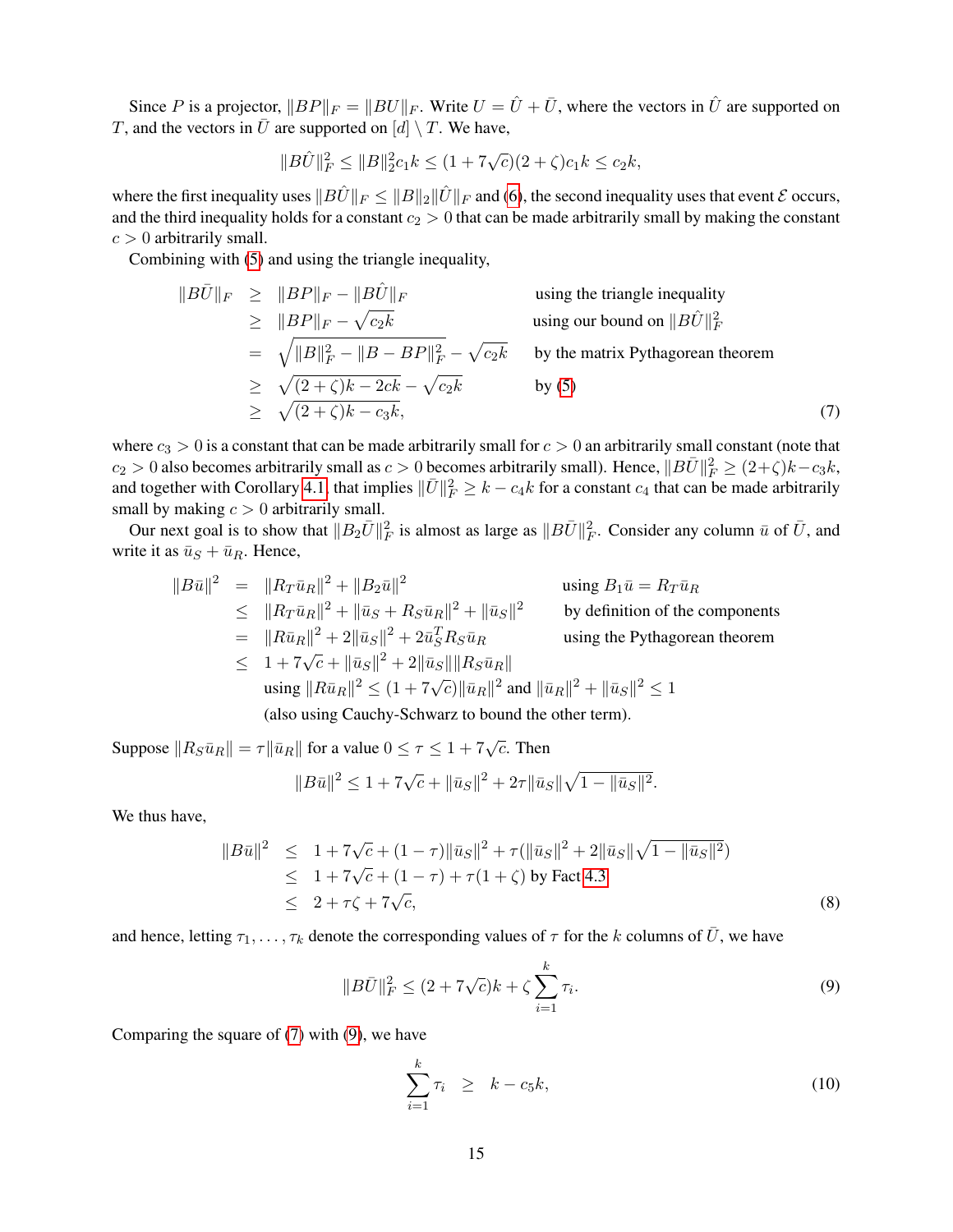where  $c_5 > 0$  is a constant that can be made arbitrarily small by making  $c > 0$  an arbitrarily small constant. Now,  $\|\bar{U}\|_F^2 \ge k - c_4k$  as shown above, while since  $\|R_s\bar{u}_R\| = \tau_i \|\bar{u}_R\|$  if  $\bar{u}_R$  is the *i*-th column of  $\bar{U}$ , by  $(10)$  we have

<span id="page-15-0"></span>
$$
||R_S\bar{U}_R||_F^2 \ge (1 - c_6)k\tag{11}
$$

for a constant  $c_6$  that can be made arbitrarily small by making  $c > 0$  an arbitarily small constant.

Now  $||R\bar{U}_R||_F^2 \leq (1 + 7\sqrt{\epsilon})k$  since event  $\mathcal{E}$  occurs, and  $||R\bar{U}_R||_F^2 = ||R_T\bar{U}_R||_F^2 + ||R_S\bar{U}_R||_F^2$  since the rows of R are the concatenation of rows of  $R<sub>S</sub>$  and  $R<sub>T</sub>$ , so combining with [\(11\)](#page-15-0), we arrive at

<span id="page-15-1"></span>
$$
||R_T \bar{U}_R||_F^2 \le c_7 k,\tag{12}
$$

for a constant  $c_7 > 0$  that can be made arbitrarily small by making  $c > 0$  arbitrarily small.

Combining the square of [\(7\)](#page-14-0) with [\(12\)](#page-15-1), we thus have

$$
||B_2\bar{U}||_F^2 = ||B\bar{U}||_F^2 - ||B_1\bar{U}||_F^2 = ||B\bar{U}||_F^2 - ||R_T\bar{U}_R||_F^2 \ge (2+\zeta)k - c_3k - c_7k
$$
  
\n
$$
\ge (2+\zeta)k - c_8k,
$$
\n(13)

where the constant  $c_8 > 0$  can be made arbitrarily small by making  $c > 0$  arbitrarily small.

By the triangle inequality,

<span id="page-15-2"></span>
$$
||B_2 U||_F \ge ||B_2 \bar{U}||_F - ||B_2 \hat{U}||_F \ge ((2+\zeta)k - c_8k)^{1/2} - (c_2k)^{1/2}.
$$
\n(14)

Hence,

<span id="page-15-3"></span>
$$
||B_2 - B_2P||_F = \sqrt{||B_2||_F^2 - ||B_2U||_F^2}
$$
 by matrix Pythagorean,  $||B_2U||_F = ||B_2P||_F$   
\n
$$
\leq \sqrt{||B_2||_F^2 - (||B_2\bar{U}||_F - ||B_2\hat{U}||_F)^2}
$$
 by triangle inequality  
\n
$$
\leq \sqrt{3k - (((2 + \zeta)k - c_8k)^{1/2} - (c_2k)^{1/2})^2}
$$
 using (14),  $||B_2||_F^2 = 3k$ , (15)

or equivalently,  $||B_2 - B_2P||_F^2 \le 3k - ((2 + \zeta)k - c_8k) - (c_2k) + 2k(((2 + \zeta) - c_8)c_2)^{1/2} \le (1 \zeta$ ) $k + c_8k + 2k(((2 + \zeta) - c_8)c_2)^{1/2} \le (1 - \zeta)k + c_9k$  for a constant  $c_9 > 0$  that can be made arbitrarily small by making the constant  $c > 0$  small enough. This intuitively says that P provides a good low rank approximation for the matrix  $B_2$ . Notice that by [\(15\)](#page-15-3),

<span id="page-15-5"></span>
$$
||B_2P||_F^2 = ||B_2||_F^2 - ||B_2 - B_2P||_F^2 \ge 3k - (1 - \zeta)k - c_9k \ge (2 + \zeta)k - c_9k. \tag{16}
$$

Now  $B_2$  is a  $2k \times d$  matrix and we can partition its rows into k pairs of rows of the form  $Z_\ell = (e_{i_\ell} +$  $R_{i_\ell}, e_{i_\ell}$ ), for  $\ell = 1, \ldots, k$ . Here we abuse notation and think of  $R_{i_\ell}$  as a d-dimensional vector, its first  $ck/\varepsilon$  coordinates set to 0. Each such pair of rows is a rank-2 matrix, which we abuse notation and call  $Z_{\ell}^{T}$ . By direct computation <sup>[5](#page-15-4)</sup>  $Z_{\ell}^{T}$  has squared maximum singular value  $2 + \zeta$ . We would like to argue that the projection of P onto the row span of most  $Z_\ell$  has length very close to 1. To this end, for each  $Z_\ell$  consider the orthonormal basis  $V_\ell^T$  of right singular vectors for its row space (which is span $(e_{i_\ell}, R_{i_\ell})$ ). We let  $v_{\ell,1}^T, v_{\ell,2}^T$ be these two right singular vectors with corresponding singular values  $\sigma_1$  and  $\sigma_2$  (which will be the same for all  $\ell$ , see below). We are interested in the quantity  $\Delta = \sum_{\ell=1}^k ||V_{\ell}^T P||_F^2$  which intuitively measures how much of P gets projected onto the row spaces of the  $Z_{\ell}^T$ .

<span id="page-15-6"></span>**Lemma 4.3.** *Conditioned on event*  $\mathcal{E}$ ,  $\Delta \in [k - c_{10}k, k + c_{10}k]$ , *where*  $c_{10} > 0$  *is a constant that can be made arbitrarily small by making* c > 0 *arbitrarily small.*

<span id="page-15-4"></span><sup>5</sup>We again used the calculator at <http://www.bluebit.gr/matrix-calculator/>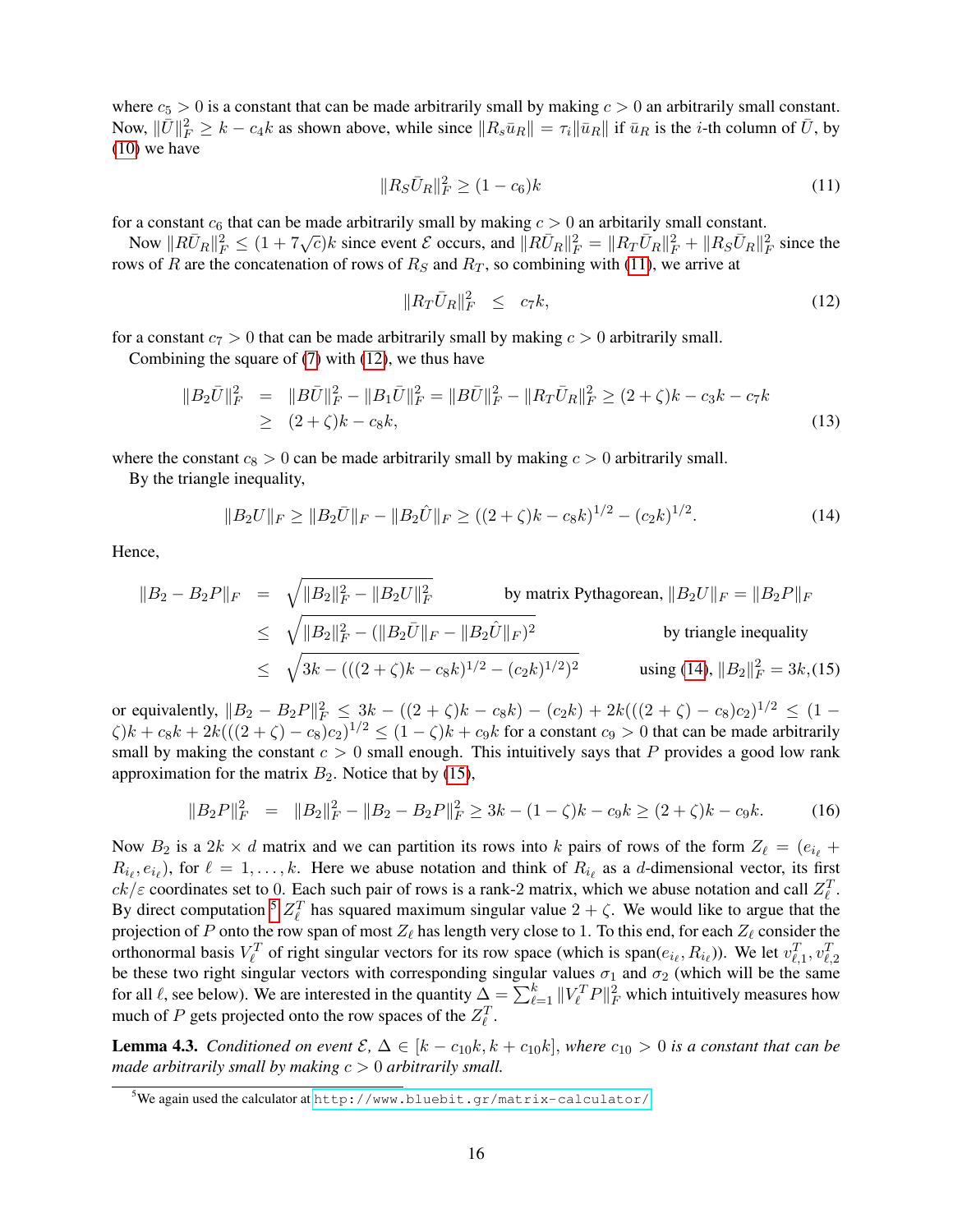*Proof.* For any unit vector u, consider  $\sum_{\ell=1}^k ||V_{\ell}^T u||^2$ . This is equal to  $||u_S||^2 + ||R_S u_R||^2$ . Conditioned on  $\mathcal{E}, ||R_S u_R||^2 \leq (1 + 7\sqrt{\epsilon})||u_R||^2$ . Hence,  $\sum_{\ell=1}^k ||V_{\ell}^T u||^2 \leq 1 + 7\sqrt{\epsilon}$ , and consequently,  $\Delta \leq k(1 + 7\sqrt{\epsilon})$ . On the other hand,  $||B_2P||_F^2 = \sum_{\ell=1}^k ||Z_{\ell}^T P||_F^2$ . Since  $||Z_{\ell}^T ||_2^2 \le 2 + \zeta$ , it follows by [\(16\)](#page-15-5) that  $\Delta \ge$  $k - (c_9/(2+\zeta))k$ , as otherwise  $\Delta$  would be too small in order for [\(16\)](#page-15-5) to hold.

The lemma now follows since  $\sqrt{c}$  and  $c_9$  can be made arbitrarily small by making the constant  $c > 0$  $\Box$ small enough.

We have the following corollary.

<span id="page-16-0"></span>**Corollary 4.2.** *Conditioned on event*  $\mathcal{E}$ , for a  $1 - \sqrt{c_9 + 2c_{10}}$  *fraction of*  $\ell \in [k]$ ,  $||V_{\ell}^T P||_F^2 \le 1 + c_{11}$ , and for a  $99/100$  fraction of  $\ell \in [k]$ , we have  $\|V_\ell^TP\|_F^2 \geq 1-c_{11}$ , where  $c_{11}>0$  is a constant that can be made *arbitrarily small by making the constant* c > 0 *arbitrarily small.*

*Proof.* For the first part of the corollary, observe that

$$
||Z_{\ell}^T P||_F^2 = \sigma_1^2 ||v_{\ell,1}^T P||^2 + \sigma_2^2 ||v_{\ell,2}^T P||^2,
$$

where  $v_{\ell,1}^T$  and  $v_{\ell,2}^T$  are right singular vectors of  $V_\ell^T$ , and  $\sigma_1$ ,  $\sigma_2$  are its singular values, with  $\sigma_1^2 = 2 + \zeta$  and  $\sigma_2^2 = 1 - \zeta$ . Since  $\Delta \leq k + c_{10}k$  by Lemma [4.3,](#page-15-6) we have

$$
\sum_{\ell=1}^k \|v_{\ell,1}^T P\|^2 + \|v_{\ell,2}^T P\|^2 \le k + c_{10}k.
$$

If  $\sum_{\ell=1}^k \|v_{\ell,2}^T P\|^2 \ge (c_9 + 2c_{10})k$ , then

$$
\|B_2P\|_F^2 \leq \sum_{\ell} \|Z_{\ell}^T P\|_F^2
$$
  
\n
$$
\leq (2+\zeta)(k+c_{10}k-2c_{10}k-c_{9}k) + (1-\zeta)(2c_{10}k+c_{9}k)
$$
  
\n
$$
\leq (2+\zeta)(k-c_{9}k) - (2+\zeta)c_{10}k + (1-\zeta)(2c_{10}k+c_{9}k)
$$
  
\n
$$
\leq (2+\zeta)k - 2c_{9}k - \zeta c_{9}k - 2c_{10}k - \zeta c_{10}k + 2c_{10}k + c_{9}k - 2\zeta c_{10}k - \zeta c_{9}k
$$
  
\n
$$
\leq (2+\zeta)k - (1+2\zeta)c_{9}k + -3\zeta c_{10}k
$$
  
\n
$$
< (2+\zeta)k - c_{9}k
$$

which is a contradiction to [\(16\)](#page-15-5). Hence,  $\sum_{\ell=1}^k \|v_{\ell,2}^T P\|^2 \le (c_9 + 2c_{10})k$ . This means by a Markov bound that a  $1 - \sqrt{c_9 + 2c_{10}}$  fraction of  $\ell$  satisfy  $||v_{\ell,2}^T P||^2 \le \sqrt{c_9 + 2c_{10}}$ , which implies that for this fraction that  $||V_l^T P||_F^2 \leq 1 + \sqrt{c_9 + 2c_{10}}.$ 

For the second part of the corollary, suppose at most  $99k/100$  different  $\ell$  satisfy  $||V_{\ell}^T P||_{F_{\ell}}^2 > 1$  –  $200\sqrt{c_9 + 2c_{10}}$ . By the previous part of the corollary, at most  $\sqrt{c_9 + 2c_{10}}k$  of these  $\ell$  can satisfy  $\|\nabla^T_\ell P\|^2_F >$  $1 + \sqrt{c_9 + 2c_{10}}$ . Hence, since  $\|\hat{V}_{\ell}^T P\|_F^2 \leq 2$ ,

$$
\begin{array}{rcl}\n\Delta & < & 2\sqrt{c_9 + 2c_{10}}k + (1 + \sqrt{c_9 + 2c_{10}})(99/100 - \sqrt{c_9 + 2c_{10}})k + (1 - 200\sqrt{c_9 + 2c_{10}})k/100 \\
& < & 2\sqrt{c_9 + 2c_{10}}k + 99k/100 + 99k\sqrt{c_9 + 2c_{10}}/100 - k\sqrt{c_9 + 2c_{10}} + k/100 - 2\sqrt{c_9 + 2c_{10}}k \\
& < & k - \sqrt{c_9 + 2c_{10}}k/100 \\
& < & k - \sqrt{2c_{10}}k/100 \\
& < & k - c_{10}k,\n\end{array}
$$

where the final inequality follows for  $c_{10} > 0$  a sufficiently small constant. This is a contradiction to Lemma [4.3.](#page-15-6) Hence, at least  $99k/100$  different  $\ell$  satisfy  $||V_l^T P||_F^2 > 1 - 200\sqrt{c_9 + 2c_{10}}$ . Letting  $c_{11} =$  $200\sqrt{c_9 + 2c_{10}}$ , we see that  $c_{11}$  can be made an arbitrarily small constant by making the constant  $c > 0$ arbitrarily small. This completes the proof.  $\Box$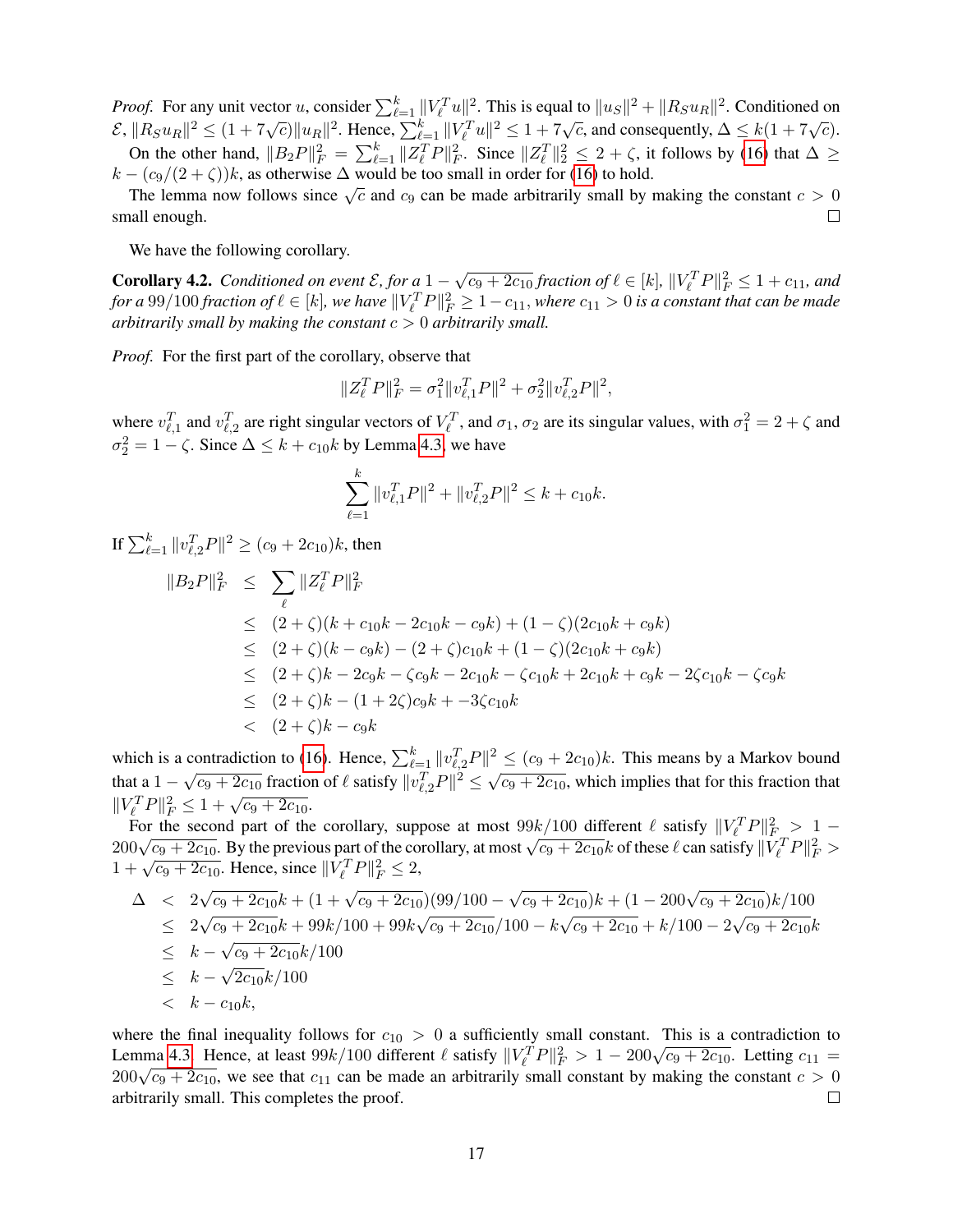Recall that Bob holds  $i = i_\ell$  for a random  $\ell \in [k]$ . It follows (conditioned on  $\mathcal{E}$ ) by a union bound that with probability at least  $49/50$ ,  $||V_e^T P||_{F_{\text{max}}}^2 \in [1 - c_{11}, 1 + c_{11}]$ , which we call the event  $\mathcal F$  and condition on. We also condition on event G that  $||Z_{\ell}^T P||_F^2 \ge (2+\zeta) - c_{12}$ , for a constant  $c_{12} > 0$  that can be made arbitrarily small by making  $c > 0$  an arbitrarily small constant. Combining the first part of Corollary [4.2](#page-16-0) together with [\(16\)](#page-15-5), event G holds with probability at least 99.5/100, provided  $c > 0$  is a sufficiently small constant. By a union bound it follows that  $\mathcal{E}, \mathcal{F}$ , and  $\mathcal G$  occur simultaneously with probability at least 49/51.

As  $||Z_l^T P||_F^2 = \sigma_1^2 ||v_{\ell,1}^T P||^2 + \sigma_2^2 ||v_{\ell,2}^T P||^2$ , with  $\sigma_1^2 = 2 + \zeta$  and  $\sigma_1^2 = 1 - \zeta$ , events  $\mathcal{E}, \mathcal{F}$ , and  $\mathcal{G}$  imply that  $||v_{\ell,1}^T P||^2 \ge 1 - c_{13}$ , where  $c_{13} > 0$  is a constant that can be made arbitrarily small by making the constant  $c > 0$  arbitrarily small. Observe that  $||v_{\ell,1}^T P||^2 = \langle v_{\ell,1}, z \rangle^2$ , where z is a unit vector in the direction of the projection of  $v_{\ell,1}$  onto P.

By the Pythagorean theorem,  $||v_{\ell,1} - \langle v_{\ell,1}, z \rangle z||^2 = 1 - \langle v_{\ell,1}, z \rangle^2$ , and so

<span id="page-17-0"></span>
$$
||v_{\ell,1} - \langle v_{\ell,1}, z \rangle z||^2 \le c_{14},\tag{17}
$$

for a constant  $c_{14} > 0$  that can be made arbitrarily small by making  $c > 0$  arbitrarily small.

We thus have  $Z_{\ell}^T P = \sigma_1 \langle v_{\ell,1}, z \rangle u_{\ell,1} z^T + \sigma_2 \langle v_{\ell,2}, w \rangle u_{\ell,2} w^T$ , where w is a unit vector in the direction of the projection of of  $v_{\ell,2}$  onto P, and  $u_{\ell,1}, u_{\ell,2}$  are the left singular vectors of  $Z_{\ell}^T$ . Since F occurs, we have that  $|\langle v_{\ell,2}, w \rangle| \leq c_{11}$ , where  $c_{11} > 0$  is a constant that can be made arbitrarily small by making the constant  $c > 0$  arbitrarily small. It follows now by [\(17\)](#page-17-0) that

$$
||Z_{\ell}^T P - \sigma_1 u_{\ell,1} v_{\ell,1}^t||_F^2 \le c_{15},\tag{18}
$$

where  $c_{15} > 0$  is a constant that can be made arbitrarily small by making the constant  $c > 0$  arbitrarily small.

By direct calculation<sup>[6](#page-17-1)</sup>,  $u_{\ell,1} = -.851e_{i_{\ell}} - .526R_{i_{\ell}}$  and  $v_{\ell,1} = -.851e_{i_{\ell}} - .526R_{i_{\ell}}$ . It follows that  $||Z_{\ell}^{T}P - (2 + \zeta)|.724e_{i_{\ell}} + .448R_{i_{\ell}}$ ;  $.448e_{i_{\ell}} + .277R_{i_{\ell}}||_{F}^{2} \leq c_{15}$ . Since  $e_{i_{\ell}}$  is the second row of  $Z_{\ell}^{T}$ , it follows that  $||e_{i_\ell}^T P - (2 + \zeta)(.448e_{i_\ell} + .277R_{i_\ell})||^2 \le c_{15}$ .

Observe that Bob has  $e_{i_\ell}$  and P, and can therefore compute  $e_{i_\ell}^T P$ . Moreover, as  $c_{15} > 0$  can be made arbitrarily small by making the constant  $c > 0$  arbitrarily small, it follows that a  $1 - c_{16}$  fraction of the signs of coordinates of  $e_{i_\ell}^T P$ , restricted to coordinates in  $[d] \setminus [ck/\varepsilon]$ , must agree with those of  $(2+\zeta)$ .277 $R_{i_\ell}$ , which in turn agree with those of  $R_{i_\ell}$ . Here  $c_{16} > 0$  is a constant that can be made arbitrarily small by making the constant  $c > 0$  arbitrarily small. Hence, in particular, the sign of the j-th coordinate of  $R_{i_{\ell}}$ , which Bob needs to output, agrees with that of the j-th coordinate of  $e_{i_\ell}^T P$  with probability at least  $1 - c_{16}$ . Call this event  $H$ .

By a union bound over the occurrence of events  $\mathcal{E}, \mathcal{F}, \mathcal{G}$ , and  $\mathcal{H}$ , and the streaming algorithm succeeding (which occurs with probability  $3/4$ ), it follows that Bob succeeds in solving  $Index$  with probability at least  $49/51 - 1/4 - c_{16} > 2/3$ , as required. This completes the proof.  $\Box$ 

## <span id="page-17-2"></span>**5 Related Work on Matrix Sketching and Streaming**

As mentioned in the introduction, there are a variety of techniques to sketch a matrix. There are also several ways to measure error and models to consider for streaming.

In this paper we focus on the row-update streaming model where each stream elements appends a row to the input matrix A. A more general model the entry-update model fixes the size of A at  $n \times d$ , but each element indicates a single matrix entry and adds (or subtracts) to its value.

<span id="page-17-1"></span><sup>&</sup>lt;sup>6</sup>Using the online calculator in earlier footnotes.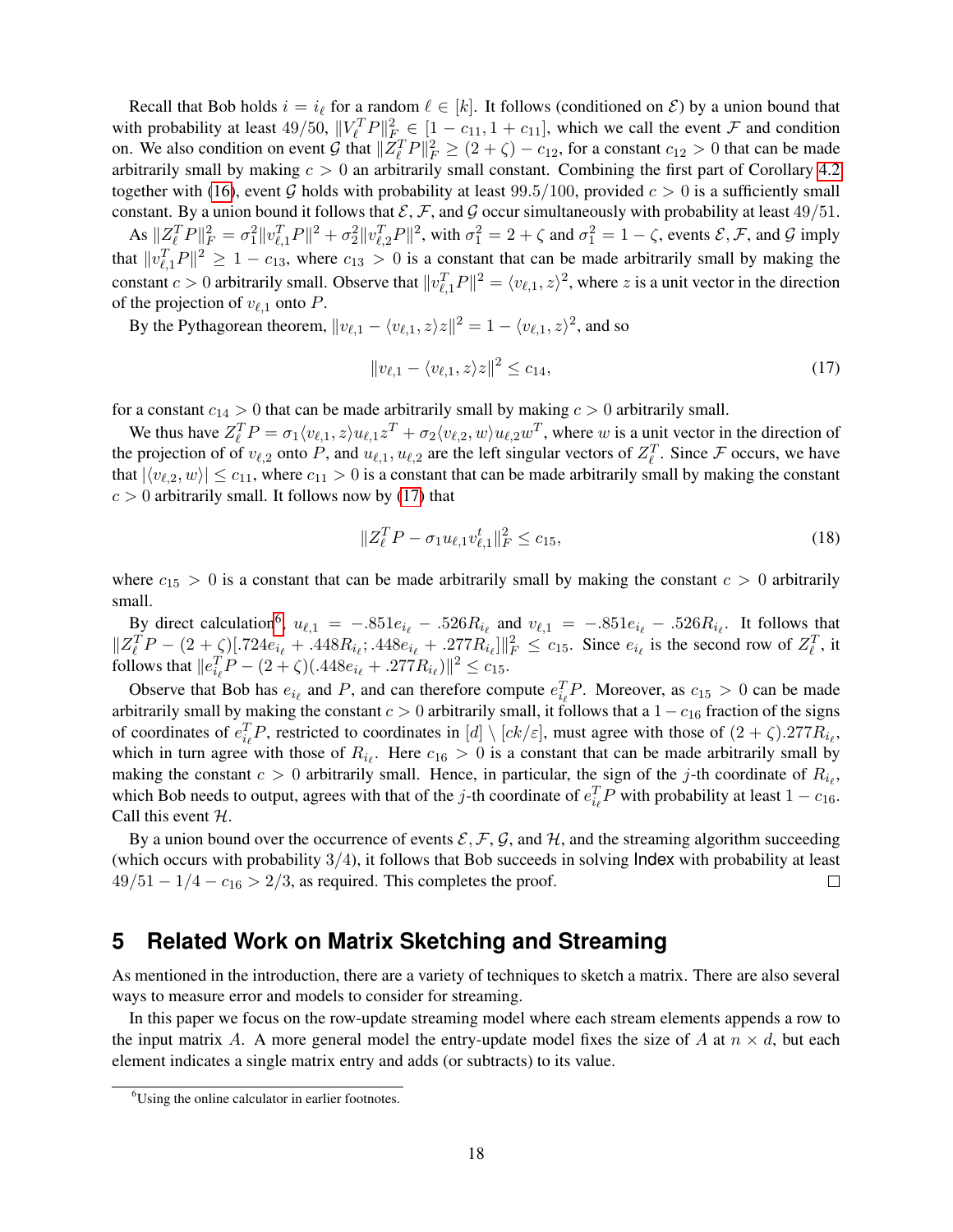**Error measures.** The accuracy of a sketch matrix B can be measured in several ways. Most commonly one considers an  $n \times d$ , rank k matrix  $\hat{A}$  that is derived from B (and sometimes A) and measures the *projection error* where proj-err  $= ||A - \hat{A}||_F^2 / ||A - A_k||_F^2$ . When  $\hat{A}$  can be derived entirely from B, we call this a *construction* result, and clearly requires at least  $\Omega(n + d)$  space. When the space is required to be independent of n, then  $\hat{A}$  either implicitly depends on A, or requires another pass of the data. It can then be defined one of two ways:  $\hat{A} = \pi_B^k(A)$  (as is considered in this paper) takes  $B_k$ , the best rank-k approximation to B, and then projects A onto  $B_k$ ;  $\hat{A} = \prod_{B}^{k}(A)$  projects A onto B, and then takes the best rank-k approximation of the result. Note that  $\pi_B^k(A)$  is better than  $\Pi_B^k(A)$ , since it knows the rank-k subspace to project onto without re-examining A.

We also consider *covariance error* where covar-err =  $||A^T A - B^T B||_2 / ||A||_F^2$  in this paper. One can also bound  $||A^T A - B^T B||_2 / ||A - A_k||_F^2$ , but this has an extra parameter k, and is less clean. This measure captures the norm of A along all directions (where as non-construction, projection error only indicates how accurate the choice of subspace is), but still does not require  $\Omega(n)$  space.

**Sketch paradigms** Given these models, there are several types of matrix sketches. We describe them here with a bit more specificity than in the Introduction, with particular attention to those that can operate in the row-update model we focus on. Specific exemplars are described which are used in out empirical study to follow. The first approach is to *sparsify* the matrix [\[4,](#page-24-0)[7,](#page-24-1)[23\]](#page-25-0), by retaining a small number of non-zero. These algorithms typically assume to know the  $n \times d$  dimensions of A, and are thus not directly applicable in out model.

Random-projection: The second approach randomly combines rows of the matrix [\[40,](#page-26-3) [47,](#page-27-2) [51,](#page-27-3) [52\]](#page-27-4). For an efficient variant [\[3\]](#page-24-7) we will consider where the sketch B is equivalent to RA where R is an  $\ell \times n$  matrix such that each element  $R_{i,j} \in \{-1/\sqrt{\ell}, 1/\sqrt{\ell}\}$  uniformly. This is easily computed in a streaming fashion, while requiring at most  $O(\ell d)$  space and  $O(\ell d)$  operation per row updated. Sparser constructions of random projection matrices are known to exist [\[16,](#page-25-12) [33\]](#page-26-15). These, however, were not implemented since the running time of applying random projection matrices is not the focus of this experiment.

Hashing: A variant of this approach [\[14\]](#page-25-1) uses an extra sign-hash function to replicate the count-sketch [\[12\]](#page-25-13) with matrix rows (analogously to how FREQUENTDIRECTIONS does with the MG sketch). Specifically, the sketch B is initialized as the  $\ell \times d$  all zeros matrix, then each row  $a_i$  of A is added to row  $h(i)$  as  $B_{h(i)} \leftarrow B_{h(i)} + s(i)a_i$ , where  $h : [n] \rightarrow [\ell]$  and  $s : [n] \leftarrow \{-1, 1\}$  are perfect hash functions. There is no harm in assuming such functions exist since complete randomness is naïvely possible without dominating either space or running time. This method is often used in practice by the machine learning community and is referred to as "feature hashing" [\[55\]](#page-27-9). Surprising new analysis of this method [\[14\]](#page-25-1) shows this approach is optimal for construction bounds and takes  $O(nnz(A))$  processing time for any matrix A.

Sampling: The third sketching approach is to find a small subset of matrix rows (and/or columns) that approximate the entire matrix. This problem is known as the 'Column Subset Selection Problem' and has been thoroughly investigated [\[9,](#page-24-2) [10,](#page-25-2) [18,](#page-25-3) [19,](#page-25-4) [22,](#page-25-5) [25\]](#page-25-6). Recent results offer algorithms with almost matching lower bounds [\[9,](#page-24-2)[13,](#page-25-7)[18\]](#page-25-3). A simple streaming solution to the 'Column Subset Selection Problem' is obtained by sampling rows from the input matrix with probability proportional to their squared  $\ell_2$  norm. Specifically, each row  $B_j$  takes the value  $A_i/\sqrt{\ell p_i}$  iid with probability  $p_i = ||A_i||^2/||A||_F^2$ . The space it requires is  $O(\ell d)$ in the worst case but it can be much lower if the chosen rows are sparse. Since the value of  $||A||_F$  is not a priori known, the streaming algorithm is implemented by  $\ell$  independent reservoir samplers, each sampling a single row according to the distribution. The update running time is therefore  $O(d)$  per row in A. Despite this algorithm's apparent simplicity, providing tight bounds for its error performance required over a decade of research [\[6,](#page-24-3) [19,](#page-25-4) [22,](#page-25-5) [25,](#page-25-6) [46,](#page-27-5) [49,](#page-27-6) [53\]](#page-27-7). Advanced such algorithms utilize the leverage scores of the rows [\[21\]](#page-25-8) and not their squared  $\ell_2$  norms. The discussion on matrix leverage scores goes beyond the scope of this paper, see [\[22\]](#page-25-5) for more information and references.

There are a couple of other sketching techniques that try to maintain some form of truncated SVD as the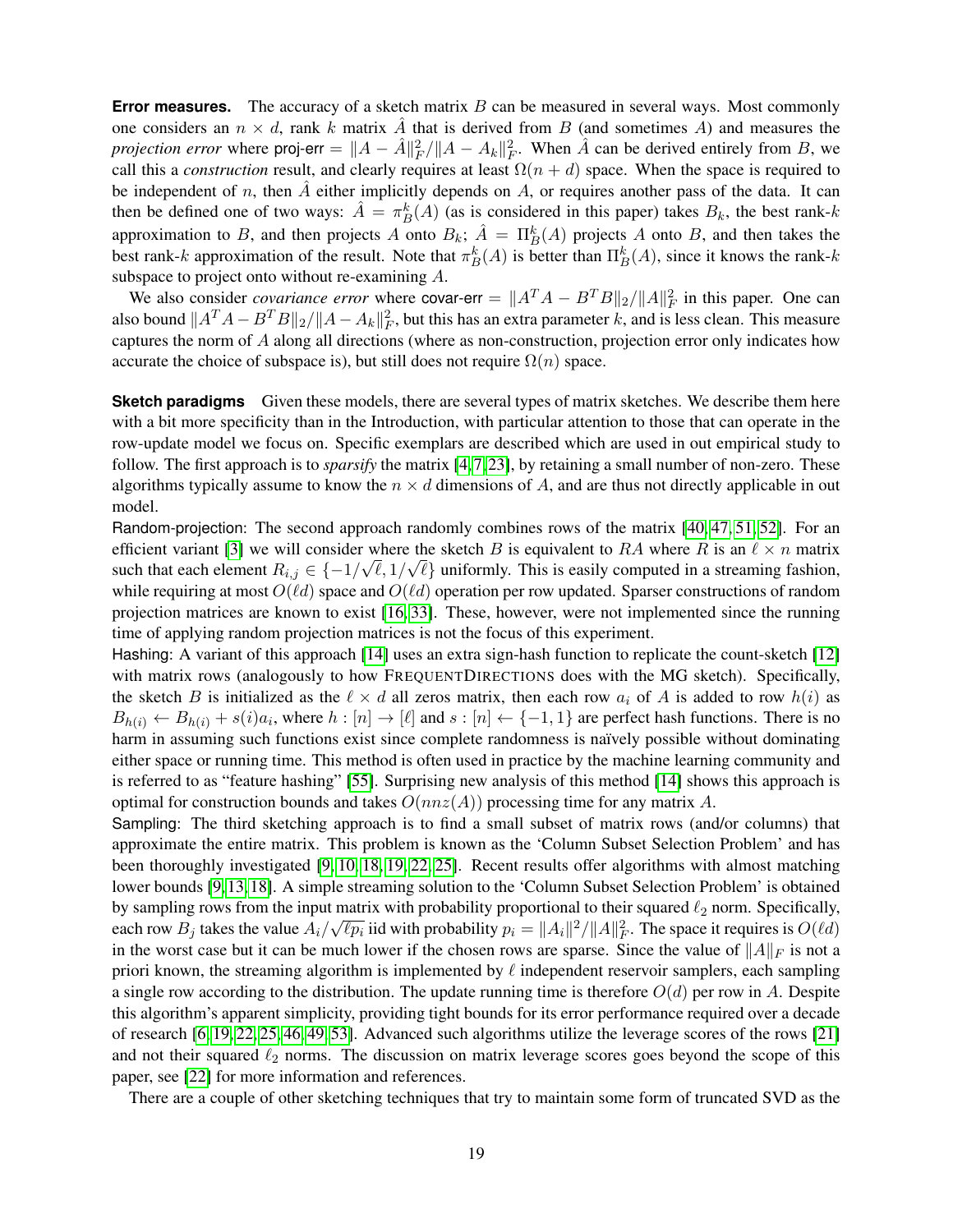data is arriving. Incremental SVD and its variants [\[11,](#page-25-14) [30,](#page-26-9) [32,](#page-26-16) [38,](#page-26-17) [48\]](#page-27-10), are quite similar to FREQUENTDI-RECTIONS, but do not perform the shrinkage step; with each new row they recompute the truncated SVD, simply deleting the smallest singular value/vector. No worst case error bounds can be shown for this approach, and a recent paper [\[26\]](#page-25-15) demonstrates how it may fail dramatically; this paper [\[26\]](#page-25-15) (which appeared after the initial conference versions of this paper) also shows how to approach or surpass the performance of Incremental SVD approaches using variants of the FREQUENTDIRECTIONS approach described herein. Another approach by Feldman *et al.* [\[24\]](#page-25-10) decomposes the stream into geometrically increasing subparts, and maintains a truncated SVD for each. Recombining these in a careful process prevents the error from accumulating too much, and takes  $O(n \cdot \text{poly}(d, \ell, \log n))$  time.

**Catalog of Related Bounds.** We have summarized bounds of row-update streaming in Table [1.](#page-20-0) The space and time bounds are given in terms of  $n$  (the number of rows),  $d$  (the number of columns),  $k$  (the specified rank to approximate), r (the rank of input matrix A),  $\varepsilon$  (an error parameter), and  $\delta$  (the probability of failure of a randomized algorithm). An expression  $\tilde{O}(x)$  hides poly log(x) terms. The size is sometimes measured in terms of the number of rows (#R). Otherwise, if #R is not specified the space refers the number of words in the RAM model where it is assumed  $O(\log nd)$  bits fit in a single word.

Recall that the error can be measured in several ways.

- A *construction* result is denoted C.
- If it is not constructive, it is denoted by a P for projection if it uses a projection  $\hat{A} = \pi_B^k(A)$ . Alternatively if the weaker form of  $\hat{A} = \prod_{B}^{k}(A)$ , then this is denoted  $P_r$  where r is the rank of B before the projection.
- In most recent results a projection error of  $1 + \varepsilon$  is obtained, and is denoted  $\varepsilon$ R.
- Although in some cases a weaker additive error of the form  $||A \hat{A}||_F^2 \le ||A A_k||_F^2 + \varepsilon ||A||_F^2$  is achieved and denoted εA.

This can sometimes also be expressed as a spectral norm of the form  $||A - \hat{A}||_2^2 \le ||A - A_k||_2^2 + \varepsilon ||A||_F^2$ (note the error term  $\varepsilon ||A||_F^2$  still has a Frobenius norm). This is denoted  $\varepsilon \mathsf{L}_2$ .

- In a few cases the error does not follow these patterns and we specially denote it.
- Algorithms are randomized unless it is specified. In all tables we state bounds for a constant probability of failure. If we want to decrease the probability of failure to some parameter  $\delta$ , we can generally increase the size and runtime by  $O(\log(1/\delta))$ .

It is worth noting that under the construction model, and allowing streaming turnstile updates to each element of the matrix, the hashing algorithm has been shown space optimal by Clarkson and Woodruff [\[13\]](#page-25-7) (assuming each matrix entry requires  $O(\log nd)$  bits, and otherwise off by only a  $O(\log nd)$  factor). It is randomized and it constructs a decomposition of a rank k matrix A that satisfies  $||A - A||_F \leq (1 +$  $\varepsilon$ ) $||A - A_k||_F$ , with probability at least  $1 - \delta$ . This provides a relative error construction bound of size  $O((k/\varepsilon)(n+d)\log(nd))$  bits. They also show an  $\Omega((k/\varepsilon)(n+d))$  bits lower bound. Our paper shows that the row-update model is strictly easier with a lower upper bound.

Although not explicitly described in their paper [\[13\]](#page-25-7), one can directly use their techniques and analysis to achieve a weak form of a non-construction projection bound. One maintains a matrix  $B = AS$  with  $m = O((k/\varepsilon) \log(1/\delta))$  columns where S is a  $d \times m$  matrix where each entry is chosen from  $\{-1, +1\}$  at random. Then setting  $\tilde{A} = \pi_B(A)$ , achieves a proj-err  $= 1 + \varepsilon$ , however B is rank  $O((k/\varepsilon) \log(1/\delta))$  and hence that is the only bound on  $\ddot{A}$  as well.

# **6 Experimental Results**

We compare FREQUENTDIRECTIONS to five different algorithms. The first two constitute brute force and naïve baselines, described precisely next. The other three are common algorithms that are used in practice: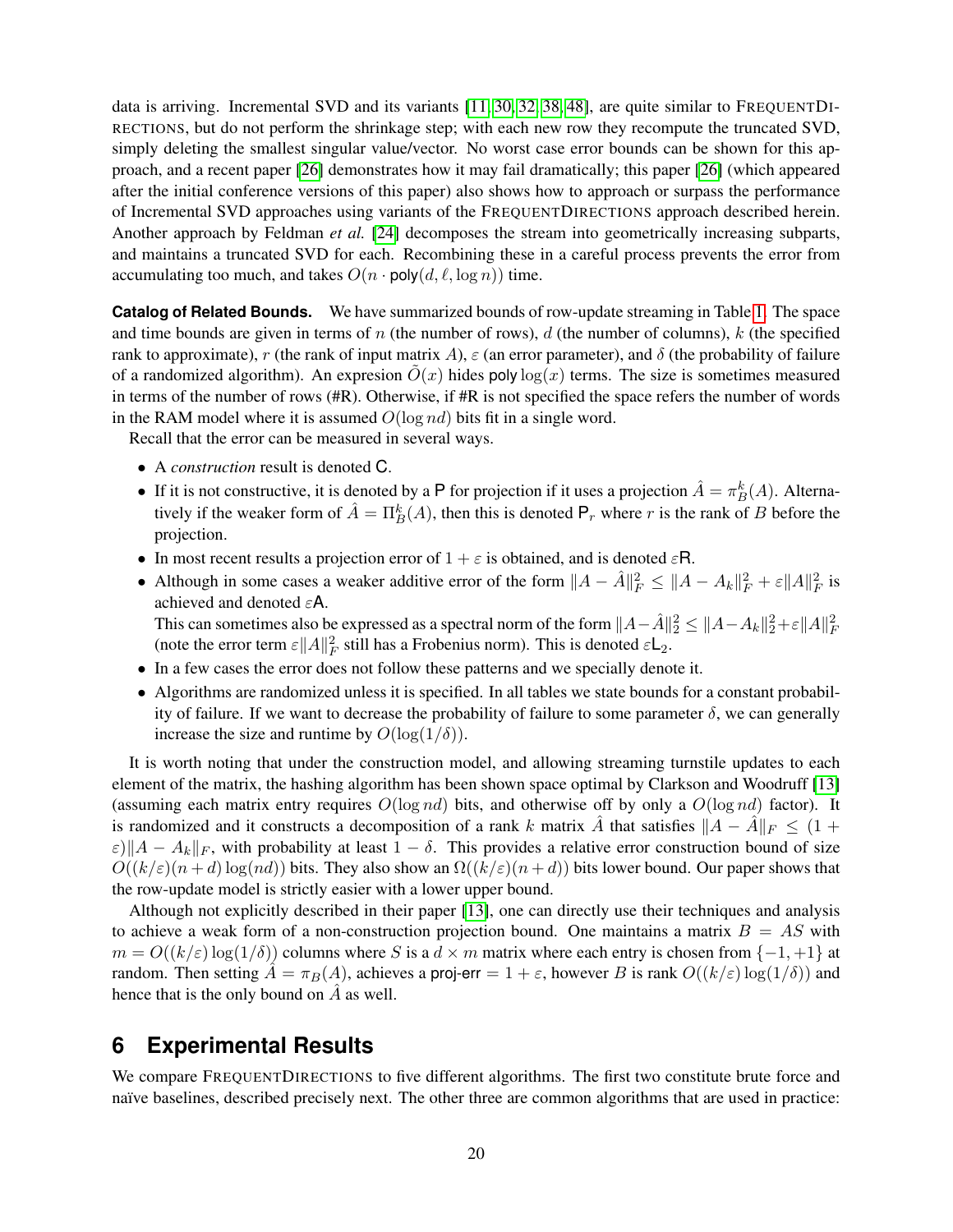| rable 1. Streaming Argontaniis |                                             |                                                                 |                                                  |  |
|--------------------------------|---------------------------------------------|-----------------------------------------------------------------|--------------------------------------------------|--|
| <b>Streaming algorithms</b>    |                                             |                                                                 |                                                  |  |
| Paper                          | <b>Space</b>                                | <b>Time</b>                                                     | <b>Bound</b>                                     |  |
| DKM06 [20]                     | #R = $O(1/\varepsilon^2)$                   | $O((d+1/\varepsilon^2)/\varepsilon^4 + \text{nnz}(A))$          | $P, \varepsilon L_2$                             |  |
| LinearTimeSVD                  | $O((d+1/\varepsilon^2)/\varepsilon^4)$      |                                                                 |                                                  |  |
|                                | #R = $O(k/\varepsilon^2)$                   | $O((k/\varepsilon^2)^2(d + k/\varepsilon^2) +$                  | $P, \varepsilon A$                               |  |
|                                | $O((k/\varepsilon^2)^2(d+k/\varepsilon^2))$ | nnz(A))                                                         |                                                  |  |
| Sar06 [51]                     | $\#R = O(k/\varepsilon + k \log k)$         | $\overline{O(\text{nnz}(A)(k/\varepsilon + k \log k) + \cdots}$ | $P_{O(k/\varepsilon + k \log k)}, \varepsilon R$ |  |
| turnstile                      | $O(d(k/\varepsilon + k \log k))$            | $d(k/\varepsilon + k \log k)^2)$                                |                                                  |  |
| CW09 [13]                      | #R = $O(k/\varepsilon)$                     | $O(nd^2 + (ndk/\varepsilon))$                                   | $P_{O(k/\varepsilon)}$ , $\varepsilon$ R         |  |
| CW09 [13]                      | $O((n+d)(k/\varepsilon))$                   | $O(nd^2 + (ndk/\varepsilon))$                                   | $C, \varepsilon R$                               |  |
| FSS13 [24]                     | $O((dk/\varepsilon) \log n)$                | $n((dk/\varepsilon)\log n)^{O(1)}$                              | $P, \varepsilon R$                               |  |
| deterministic                  |                                             |                                                                 |                                                  |  |
| This paper                     | #R = $\lceil 1/\varepsilon \rceil$          | $O(nd/\varepsilon)$                                             | covar-err $\leq \varepsilon$                     |  |
| deterministic                  | $\Theta(d/\varepsilon)$                     |                                                                 |                                                  |  |
|                                | #R = $\lceil k/\varepsilon + k \rceil$      | $O(ndk/\varepsilon)$                                            | $P, \varepsilon R$                               |  |
|                                | $\Theta(dk/\varepsilon)$                    |                                                                 |                                                  |  |

<span id="page-20-0"></span>Table 1: Streaming Algorithms

sampling, hashing, and random-projection, described in Section [5.](#page-17-2) All tested methods receive the rows of an  $n \times d$  matrix A one by one. They are all limited in storage to an  $\ell \times d$  sketch matrix B and additional  $o(\ell d)$ space for any auxiliary variables. This is with the exception of the brute force algorithm that requires  $\Theta(d^2)$ space. For a given input matrix  $\vec{A}$  we compare the computational efficiency of the different methods and their resulting sketch accuracy. The computational efficiency is taken as the time required to produce  $B$  from the stream of A's rows. The accuracy of a sketch matrix  $B$  is measured by both the covariance error and the projection error. Since some of the algorithms below are randomized, each algorithm was executed 5 times for each input parameter setting. The reported results are median values of these independent executions. All methods are implemented in python with NumPy and compiled by python 2.7 compiler, and experiments are performed on a linux machine with a 6 Core Intel (R) Xeon (R) 2.4GHz CPU and 128GB RAM.

### **6.1 Competing algorithms**

Brute Force: The brute force approach produces the optimal rank  $\ell$  approximation of A. It explicitly computes the matrix  $A^T A = \sum_{i=1}^n A_i^T A_i$  by aggregating the outer products of the rows of A. The final 'sketch' consists of the top  $\ell$  right singular vectors and values (square rooted) of  $A<sup>T</sup>A$  which are obtained by computing its SVD. The update time of Brute Force is  $\Theta(d^2)$  and its space requirement is  $\Theta(d^2)$ .

Naïve: Upon receiving a row in A the naïve method does nothing. The sketch it returns is an all zeros  $\ell$  by d matrix. This baseline is important for two reasons: First, it can actually be more accurate than random methods due to under sampling scaling issues. Second, although it does not perform any computation, it does incur computation overheads such as I/O exactly like the other methods.

The other three baselines are Sampling, Hashing, and Random-projection, described in Section [5.](#page-17-2)

### **6.2 Datasets**

We compare the performance of our algorithm on both synthetic and real datasets. For the synthetic dataset, each row of the generated input matrices,  $A$ , consists of an  $m$  dimensional signal and  $d$  dimensional noise  $(m \ll d)$ . More accurately,  $A = SDU + N/\zeta$ . The signal coefficients matrix  $S \in \mathbb{R}^{n \times m}$  is such that  $S_{i,j} \sim N(0, 1)$  i.i.d. The matrix  $D \in \mathbb{R}^{m \times m}$  has only diagonal non-zero entered  $D_{i,i} = 1-(i-1)/m$ , which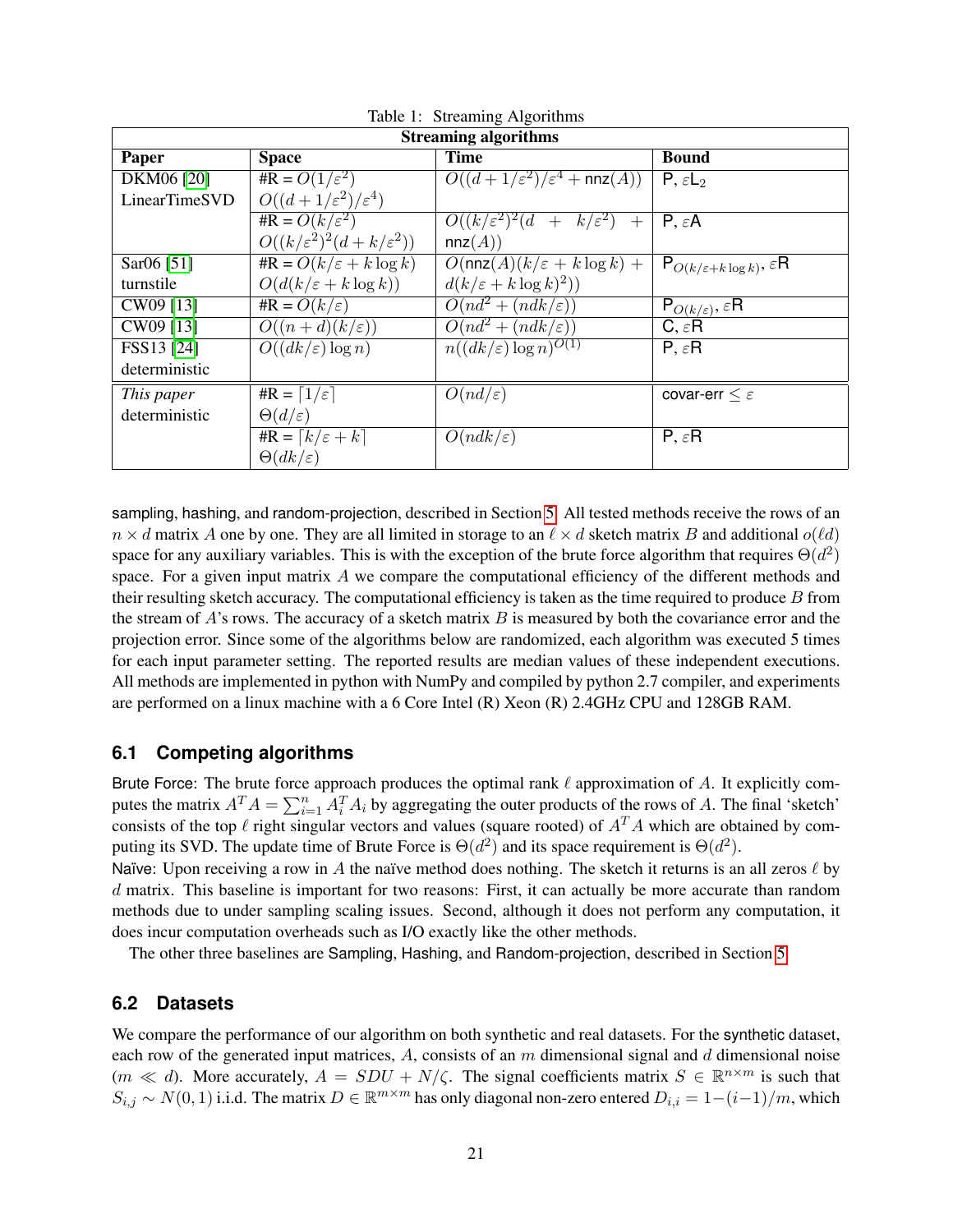

<span id="page-21-0"></span>Figure 2: Covariance error vs sketch size. On synthetic data with different signal dimension  $(m)$ .  $m = 10$ (left),  $m = 20$  (middle), and  $m = 50$  (right).



<span id="page-21-1"></span>Figure 3: Projection error vs sketch size. On synthetic data with different signal dimension  $(m)$ .  $m = 10$ (left),  $m = 20$  (middle), and  $m = 50$  (right).

gives linearly diminishing signal singular values. The signal row space matrix  $U \in \mathbb{R}^{m \times d}$  contains a random m dimensional subspace in  $\mathbb{R}^d$ , for clarity,  $UU^T = I_d$ . The matrix SDU is exactly rank m and constitutes the signal we wish to recover. The matrix  $N \in \mathbb{R}^{n \times d}$  contributes additive Gaussian noise  $N_{i,j} \sim N(0, 1)$ . Due to [\[54\]](#page-27-11), the spectral norms of  $SDU$  and N are expected to be the same up to some universal constant  $c_1$ . Experimentally,  $c_1 \approx 1$ . Therefore, when  $\zeta \leq c_1$  we cannot expect to recover the signal because the noise spectrally dominates it. On the other hand, when  $\zeta \geq c_1$  the spectral norm is dominated by the signal which is therefore recoverable. Note that the Frobenius norm of A is dominated by the noise for  $\frac{any \zeta}{\sqrt{d}} \leq c_2 \sqrt{d/m}$ , for another constant close to 1,  $c_2$ . Therefore, in the typical case where  $c_1 \le \zeta \le c_2 \sqrt{d/m}$ , the signal is recoverable by spectral methods even though the vast majority of the energy in each row is due to noise. In our experiments, we consider  $n \in \{10000, 20000, \ldots, 100000\}$  ( $n = 10000$  as default value),  $d = 1000$ ,  $m \in \{10, 20, 50\}$  ( $m = 10$  as default value), and  $\zeta \in \{5, 10, 15, 20\}$  ( $\zeta = 10$  as default value). In projection error experiments, we recover rank  $k = m$  of the dataset.

We consider the real-world dataset Birds [\[1\]](#page-24-8) in which each row represents an image of a bird, and each column a feature. This dataset has 11788 data points and 312 features, and we recover rank  $k = 100$  for projection error experiments.

### **6.3 Results**

The performance of FREQUENTDIRECTIONS was measured both in terms of accuracy and running time compared to the above algorithms. In the first experiment, a moderately sized matrix  $(10,000 \times 1,000)$  was approximated by each algorithm. The moderate input matrix size is needed to accommodate the brute force algorithm and to enable the exact error measure. The results are shown as we vary the data dimension  $m$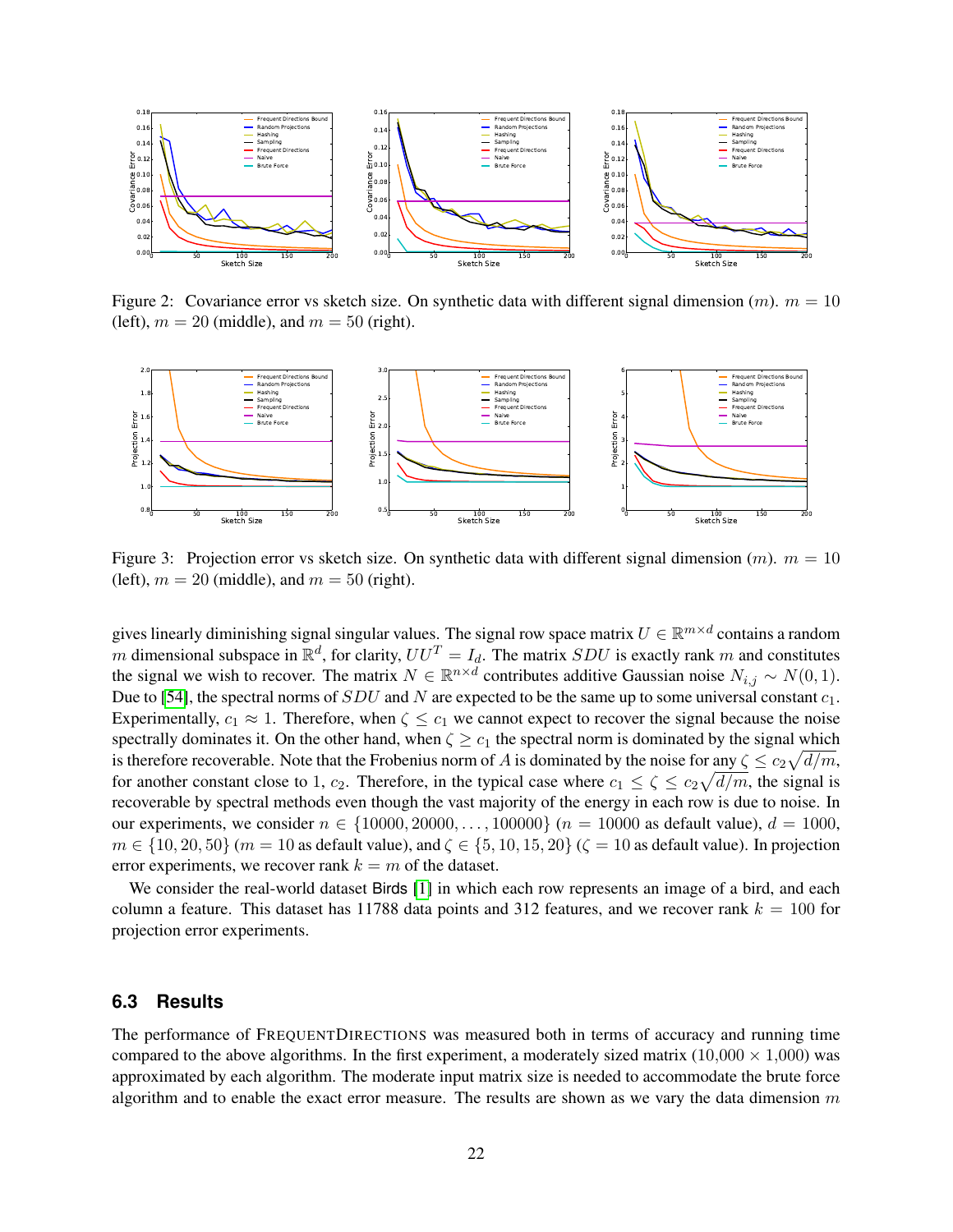

<span id="page-22-0"></span>Figure 4: Covariance error vs sketch size. On synthetic data with different noise ratio (η).  $\eta = 5$  (left),  $\eta = 15$  (middle), and  $\eta = 20$  (right).



<span id="page-22-1"></span>Figure 5: Projection error vs sketch size. On synthetic data with different noise ratio  $(\eta)$ .  $\eta = 5$  (left),  $\eta = 15$  (middle), and  $\eta = 20$  (right).

in Figure [2](#page-21-0) for covariance error and Figure [3](#page-21-1) for projection error; similar results are shown as the noise parameter  $\eta$  is changed in Figure [4](#page-22-0) for covariance error and Figure [5](#page-22-1) for projection error. These give rise to a few interesting observations. First, all three random techniques actually perform worse in covariance error than naïve for small sketch sizes. This is a side effect of under-sampling which causes overcorrection. This is not the case with FREQUENTDIRECTIONS. Second, the three random techniques perform equally well. This might be a result of the chosen input. Nevertheless, practitioners should consider these as potentially comparable alternatives. Third, the curve indicated by "Frequent Direction Bound" plots the relative accuracy guaranteed by FREQUENTDIRECTIONS, which is equal to  $1/\ell$  in case of covariance error, and equal to  $\ell/(\ell - k)$  in case of projection error. Note that in covariance error plots, "Frequent Direction Bound" is consistently lower than the random methods. This means that the worst case performance guarantee is lower than the actual performance of the competing algorithms. Finally, FREQUENTDIRECTIONS produces significantly more accurate sketches than predicted by its worst case analysis.

The running time of FREQUENTDIRECTIONS (specifically Algorithm [3.1\)](#page-6-0), however, is not better than its competitors. This is clearly predicted by their asymptotic running times. In Figure [6](#page-23-0) as we vary the data dimension m and in Figure [7](#page-23-1) as we vary the noise parameter  $\eta$ , the running times (in seconds) of the sketching algorithms are plotted as a function of their sketch sizes. Clearly, the larger the sketch, the higher the running time. Note that hashing is extremely fast. In fact, it is almost as fast as na¨ıve, which does nothing other than read the data! Sampling is also faster than Frequent Directions. Random-project is also faster than FREQUENTDIRECTIONS, but only by a factor 3; this makes sense since they have the same asymptotic runtime, but random-projection just needs to add each new row to  $\ell$  other vectors while FREQUENTDIREC-TIONS amortizes over more complex svd calls. It is important to stress that the implementations above are not carefully optimized. Different implementations might lead to different results.

Similar results in error and runtime are shown on the real Birds data set in Figure [8.](#page-23-2)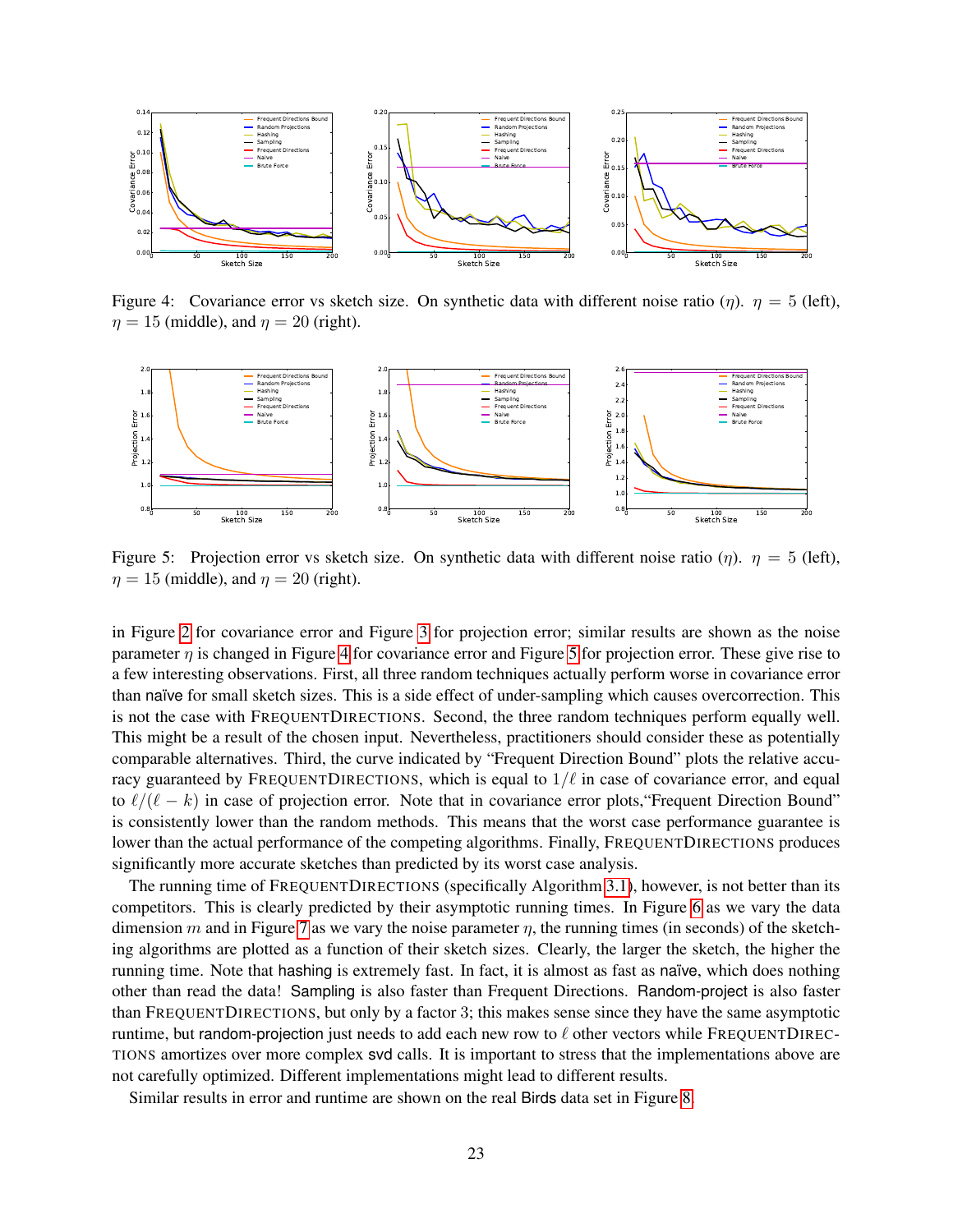

<span id="page-23-0"></span>Figure 6: Running time (seconds) vs sketch size. On synthetic data with different signal dimension  $(m)$ .  $m = 10$  (left),  $m = 20$  (middle), and  $m = 50$  (right).



<span id="page-23-1"></span>Figure 7: Running time (seconds) vs sketch size. On synthetic data with different noise ratio ( $\eta$ ).  $\eta = 5$ (left),  $\eta = 10$  (middle), and  $\eta = 15$  (right).



<span id="page-23-2"></span>Figure 8: Covariance error (left), Projection error (middle) and Running time (right) on birds data.

Nevertheless, we will claim that FREQUENTDIRECTIONS scales well. Its running time is  $O(nd\ell)$ , which is linear in each of the three terms. In Figure [9,](#page-24-9) we fix the sketch size to be  $\ell = 100$  and increase n and d. Note that the running time is indeed linear in both  $n$  and  $d$  as predicted. Moreover, sketching an input matrix of size  $10^5 \times 10^4$  requires roughly 3 minutes. Assuming 4 byte floating point numbers, this matrix occupies roughly 4Gb of disk space. More importantly though, FREQUENTDIRECTIONS is a streaming algorithm. Thus, its memory footprint is fixed and its running time is exactly linear in  $n$ . For example, sketching a 40Gb matrix of size  $10^6 \times 10^4$  terminates in half an hour. The fact that FREQUENTDIRECTIONS is also perfectly parallelizable (Section [3.1\)](#page-7-0) makes FREQUENTDIRECTIONS applicable to truly massive and distributed matrices.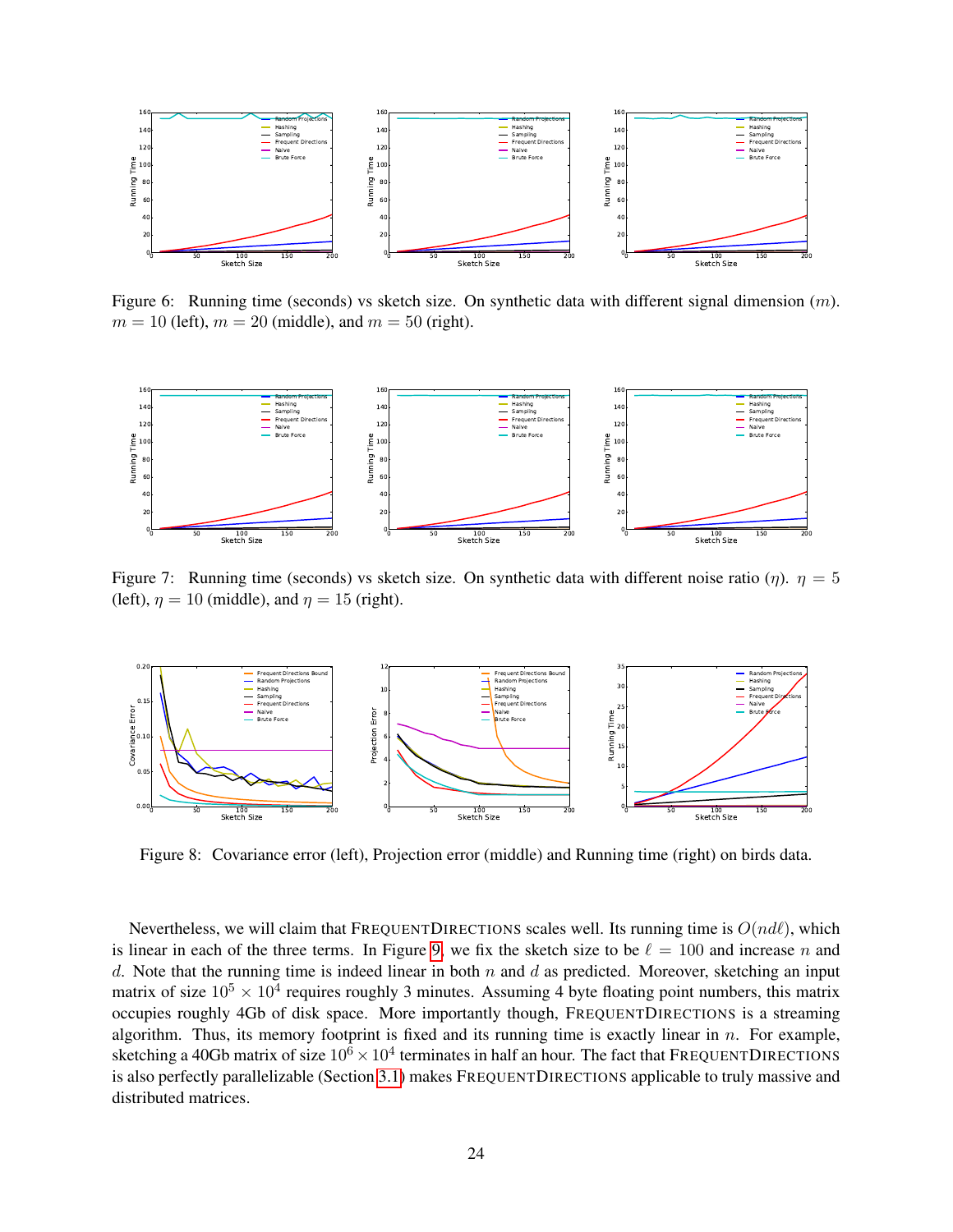

<span id="page-24-9"></span>Figure 9: Running time in seconds vs. input size. Here, we measure only the running time of FREQUENT-DIRECTIONS (specifically Algorithm [3.1\)](#page-6-0). The sketch size is kept fixed at  $\ell = 100$ . The size of the synthetic input matrix is  $n \times d$ . The value of n is indicated on the x-axis. Different plot lines correspond to different values of  $d$  (indicated in the legend). The running time is measured in seconds and is indicated on the y-axis. It is clear from this plot that the running time of FREQUENTDIRECTIONS is linear in both  $n$  and  $d$ . Note also that sketching a  $10^5 \times 10^4$  dense matrix terminates in roughly 3 minutes.

## **Acknowledgments**

The authors thank Qin Zhang for discussion on hardness results. We also thank Stanley Eisenstat, and Mark Tygert for their guidance regarding efficient svd rank-1 updates.

## <span id="page-24-8"></span>**References**

- [1] http://www.vision.caltech.edu/visipedia/cub-200-2011.html.
- <span id="page-24-6"></span>[2] P.A. Absil, A. Edelman, and P. Koev. On the largest principal angle between random subspaces. *Linear Algebra and its Applications*, 414:288–294, 2006.
- <span id="page-24-7"></span>[3] Dimitris Achlioptas. Database-friendly random projections. In *Proceedings of the 20th ACM Symposium on Principles of Database Systems*, 2001.
- <span id="page-24-0"></span>[4] Dimitris Achlioptas and Frank McSherry. Fast computation of low rank matrix approximations. In *Proceedings of the 33rd Annual ACM Symposium on Theory of Computing*, 2001.
- <span id="page-24-5"></span>[5] Pankaj K. Agarwal, Graham Cormode, Zengfeng Huang, Jeff M. Phillips, Zhewei Wei, and Ke Yi. Mergeable summaries. *ACM Transactions on Database Systems*, 38:26, 2013.
- <span id="page-24-3"></span>[6] Rudolf Ahlswede and Andreas Winter. Strong converse for identification via quantum channels. *IEEE Transactions on Information Theory*, 48:569–579, 2002.
- <span id="page-24-1"></span>[7] Sanjeev Arora, Elad Hazan, and Satyen Kale. A fast random sampling algorithm for sparsifying matrices. In *Approximation, Randomization, and Combinatorial Optimization. Algorithms and Techniques*, 2006.
- <span id="page-24-4"></span>[8] Radu Berinde, Graham Cormode, Piotr Indyk, and Martin J. Strauss. Space-optimal heavy hitters with strong error bounds. In *Proceedings ACM Symposium on Principals of Database Systems*, 2009.
- <span id="page-24-2"></span>[9] Christos Boutsidis, Petros Drineas, and Malik Magdon-Ismail. Near optimal column-based matrix reconstruction. In *Proceedings of the 52nd Annual Symposium on Foundations of Computer Science*, 2011.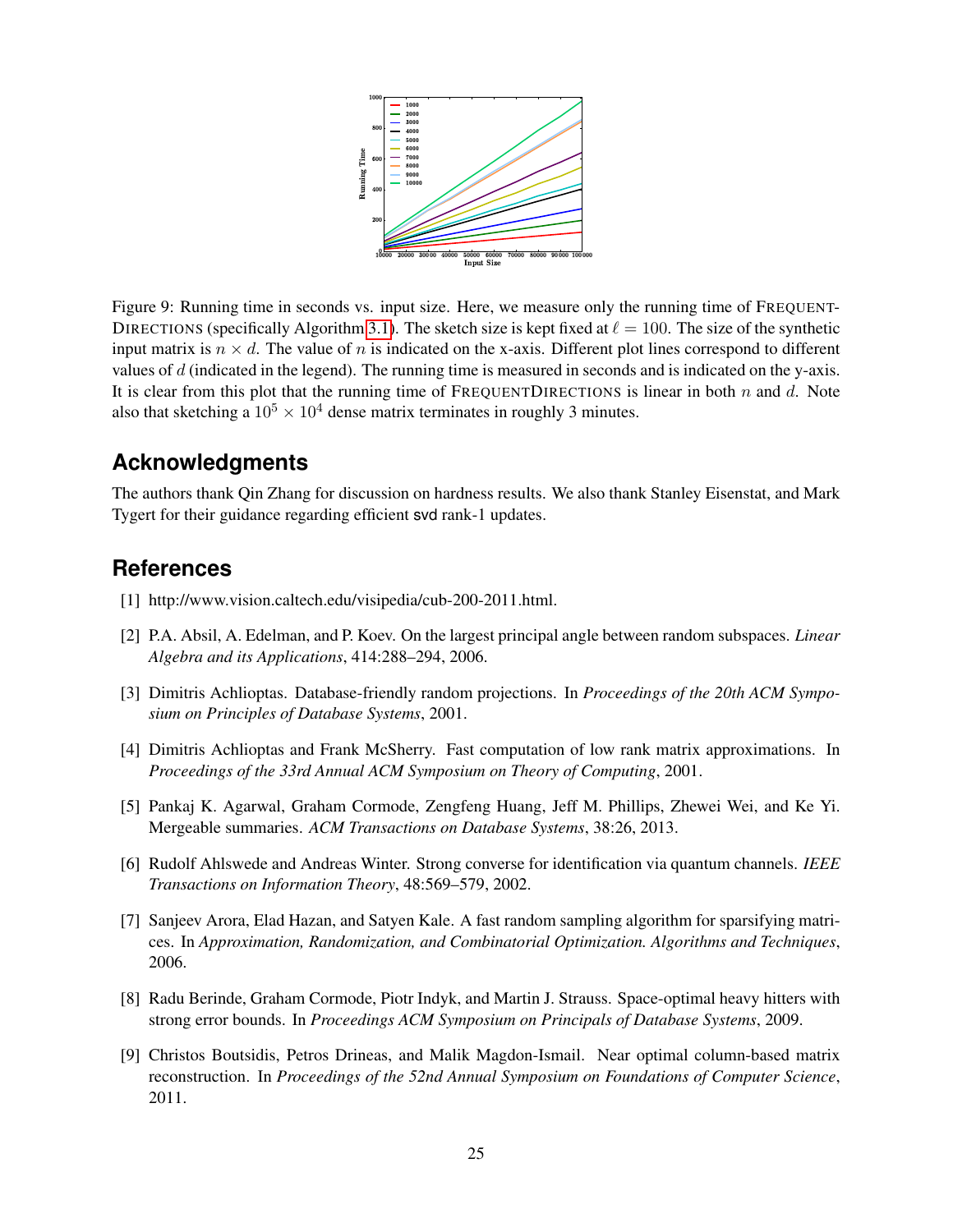- <span id="page-25-2"></span>[10] Christos Boutsidis, Michael W Mahoney, and Petros Drineas. An improved approximation algorithm for the column subset selection problem. In *Proceedings of the 20th Annual ACM-SIAM Symposium on Discrete Algorithms*, 2009.
- <span id="page-25-14"></span>[11] Matthew Brand. Incremental singular value decomposition of uncertain data with missing values. In *Proceedings of the 7th European Conference on Computer Vision*, 2002.
- <span id="page-25-13"></span>[12] Moses Charikar, Kevin Chen, and Martin Farach-Colton. Finding frequent items in data streams. In *Proceedings of International Conference on Automata, Languages, and Programming*, 2002.
- <span id="page-25-7"></span>[13] Kenneth L. Clarkson and David P. Woodruff. Numerical linear algebra in the streaming model. In *Proceedings of the 41st Annual ACM Symposium on Theory of Computing*, 2009.
- <span id="page-25-1"></span>[14] Kenneth L. Clarkson and David P. Woodruff. Low rank approximation and regression in input sparsity time. In *Proceedings of the 45th Annual ACM Symposium on Symposium on Theory of Computing*, 2013.
- <span id="page-25-11"></span>[15] Thomas M. Cover and Joy Thomas. *Elements of Information Theory*. Wiley, 1991.
- <span id="page-25-12"></span>[16] Anirban Dasgupta, Ravi Kumar, and Tamás Sarlós. A sparse Johnson-Lindenstrauss transform. In *Proceedings of the 42nd ACM Symposium on Theory of Computing*, 2010.
- <span id="page-25-9"></span>[17] Erik D Demaine, Alejandro Lopez-Ortiz, and J. Ian Munro. Frequency estimation of internet packet ´ streams with limited space. In *Proceedings of European Symposium on Algorithms*, 2002.
- <span id="page-25-3"></span>[18] Amit Deshpande and Santosh Vempala. Adaptive sampling and fast low-rank matrix approximation. In *Approximation, Randomization, and Combinatorial Optimization. Algorithms and Techniques*, 2006.
- <span id="page-25-4"></span>[19] Petros Drineas and Ravi Kannan. Pass efficient algorithms for approximating large matrices. In *Proceedings of the 14th Annual ACM-SIAM Symposium on Discrete Algorithms*, 2003.
- <span id="page-25-16"></span>[20] Petros Drineas, Ravi Kannan, and Michael W. Mahoney. Fast monte carlo algorithms for matrices II: Computing a low-rank approximation to a matrix. *SIAM Journal on Computing*, 36:158–183, 2006.
- <span id="page-25-8"></span>[21] Petros Drineas, Michael W. Mahoney, and S. Muthukrishnan. Relative-error CUR matrix decompositions. *SIAM Journal on Matrix Analysis and Applications*, 30:844–881, 2008.
- <span id="page-25-5"></span>[22] Petros Drineas, Michael W Mahoney, S Muthukrishnan, and Tamás Sarlós. Faster least squares approximation. *Numerische Mathematik*, 117:219–249, 2011.
- <span id="page-25-0"></span>[23] Petros Drineas and Anastasios Zouzias. A note on element-wise matrix sparsification via a matrixvalued bernstein inequality. *Information Processing Letters*, 111:385–389, 2011.
- <span id="page-25-10"></span>[24] Dan Feldman, Melanie Schmidt, and Christian Sohler. Turning big data into tiny data: Constant-size coresets for *k*-means, pca and projective clustering. In *Proceedings of the 24th ACM-SIAM Symposium on Discrete Algorithms*, 2013.
- <span id="page-25-6"></span>[25] Alan Frieze, Ravi Kannan, and Santosh Vempala. Fast Monte-Carlo algorithms for finding low-rank approximations. *Journal of the ACM*, 51:1025–1041, 2004.
- <span id="page-25-15"></span>[26] Mina Ghashami, Amey Desai, and Jeff M. Phillips. Improved practical matrix sketching with guarantees. In *Proceedings of the 22nd Annual Symposium on Algorithms*, 2014.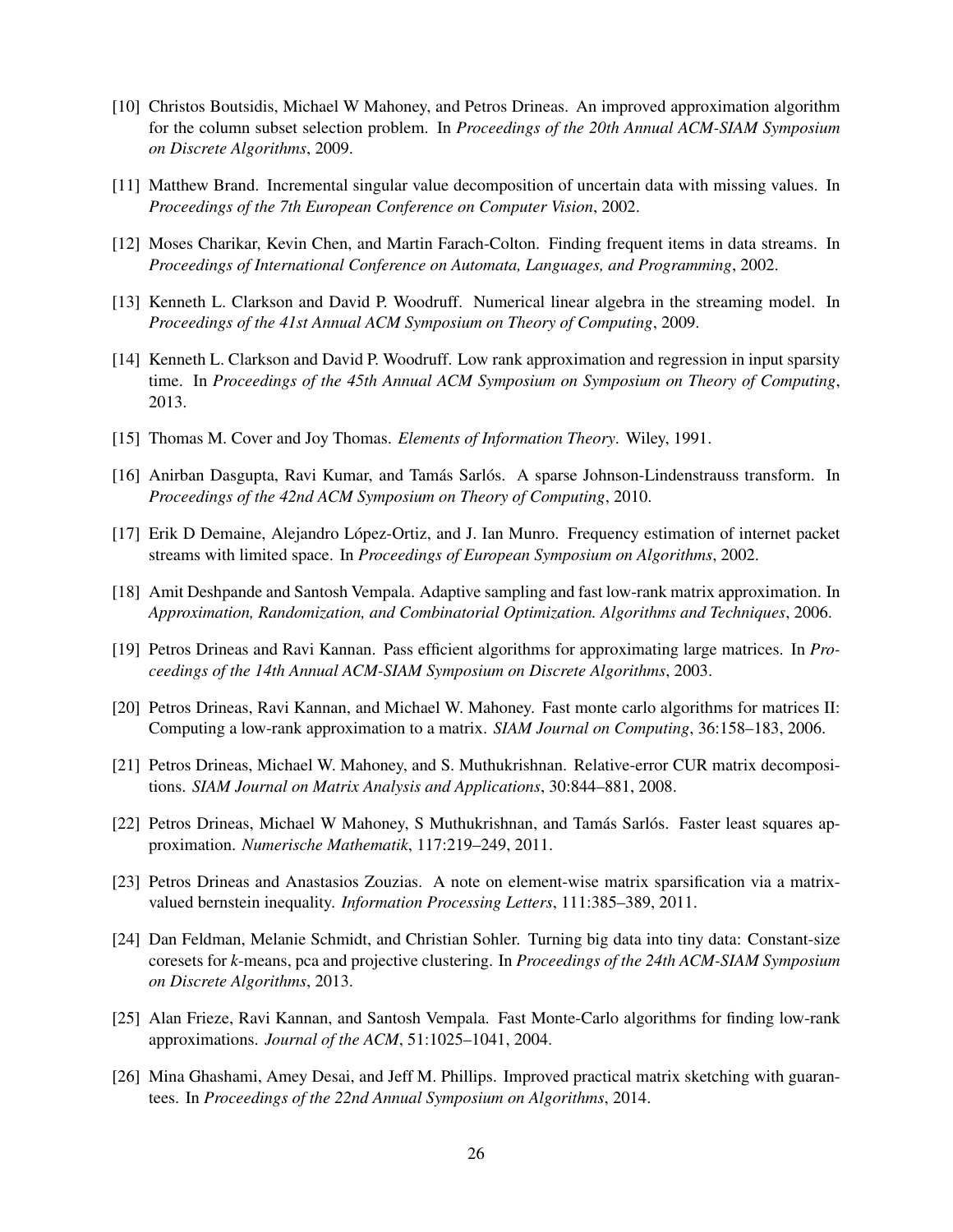- <span id="page-26-2"></span>[27] Mina Ghashami and Jeff M. Phillips. Relative errors for deterministic low-rank matrix approximations. In *Proceedings of the 25th ACM-SIAM Symposium on Discrete Algorithms*, 2014.
- <span id="page-26-0"></span>[28] Phillip B Gibbons and Yossi Matias. Synopsis data structures for massive data sets. In *Proceedings of the 10th Annual ACM-SIAM Symposium on Discrete Algorithms*, 1999.
- <span id="page-26-5"></span>[29] Lukasz Golab, David DeHaan, Erik D. Demaine, Alejandro Lopez-Ortiz, and J. Ian Munro. Identifying frequent items in sliding windows over on-line packet streams. In *Proceedings of the 3rd ACM SIGCOMM Conference on Internet Measurement*, 2003.
- <span id="page-26-9"></span>[30] Gene H Golub and Charles F Van Loan. *Matrix computations*, volume 3. JHUP, 2012.
- <span id="page-26-10"></span>[31] M. Gu and S. C. Eisenstat. A stable and fast algorithm for updating the singular value decomposition. Technical Report YALEU/DCS/RR-966, Yale University, New Haven, CT, 1993.
- <span id="page-26-16"></span>[32] Peter Hall, David Marshall, and Ralph Martin. Incremental eigenanalysis for classification. In *Proceedings of the British Machine Vision Conference*, 1998.
- <span id="page-26-15"></span>[33] Daniel M Kane and Jelani Nelson. Sparser Johnson-Lindenstrauss transforms. In *Proceedings of the 23rd Annual ACM-SIAM Symposium on Discrete Algorithms*, 2012.
- <span id="page-26-11"></span>[34] Michael Kapralov and Kunal Talwar. On differentially private low rank approximation. In *Proceedings of the 24th Annual ACM-SIAM Symposium on Discrete Algorithms*, 2013.
- <span id="page-26-6"></span>[35] Richard M. Karp, Scott Shenker, and Christos H. Papadimitriou. A simple algorithm for finding frequent elements in streams and bags. *ACM Transactions on Database Systems*, 28:51–55, 2003.
- <span id="page-26-13"></span>[36] Ilan Kremer, Noam Nisan, and Dana Ron. On randomized one-round communication complexity. *Computational Complexity*, 8:21–49, 1999.
- <span id="page-26-14"></span>[37] Eyal Kushilevitz and Noam Nisan. *Communication Complexity*. Cambridge University Press, 1997.
- <span id="page-26-17"></span>[38] A. Levey and Michael Lindenbaum. Sequential Karhunen-Loeve basis extraction and its application to images. *IEEE Transactions on Image Processing*, 9:1371–1374, 2000.
- <span id="page-26-1"></span>[39] Edo Liberty. Simple and deterministic matrix sketching. In *Proceedings of the 19th ACM SIGKDD International Conference on Knowledge Discovery and Data Mining*, 2013.
- <span id="page-26-3"></span>[40] Edo Liberty, Franco Woolfe, Per-Gunnar Martinsson, Vladimir Rokhlin, and Mark Tygert. Randomized algorithms for the low-rank approximation of matrices. *Proceedings of the National Academy of Sciences*, 104:20167–20172, 2007.
- <span id="page-26-12"></span>[41] R. Lidl and H. Niederreiter. *Introduction to finite fields and their applications*. Cambridge University Press, 1986.
- <span id="page-26-8"></span>[42] Michael W. Mahoney and Petros Drineas. CUR matrix decompositions for improved data analysis. *Proceedings of the National Academy of Sciences*, 106:697–702, 2009.
- <span id="page-26-7"></span>[43] Ahmed Metwally, Divyakant Agrawal, and Amr El. Abbadi. An integrated efficient solution for computing frequent and top-k elements in data streams. *ACM Transactions on Database Systems*, 31:1095– 1133, 2006.
- <span id="page-26-4"></span>[44] J. Misra and D. Gries. Finding repeated elements. *Science of computer programming*, 2:143–152, 1982.